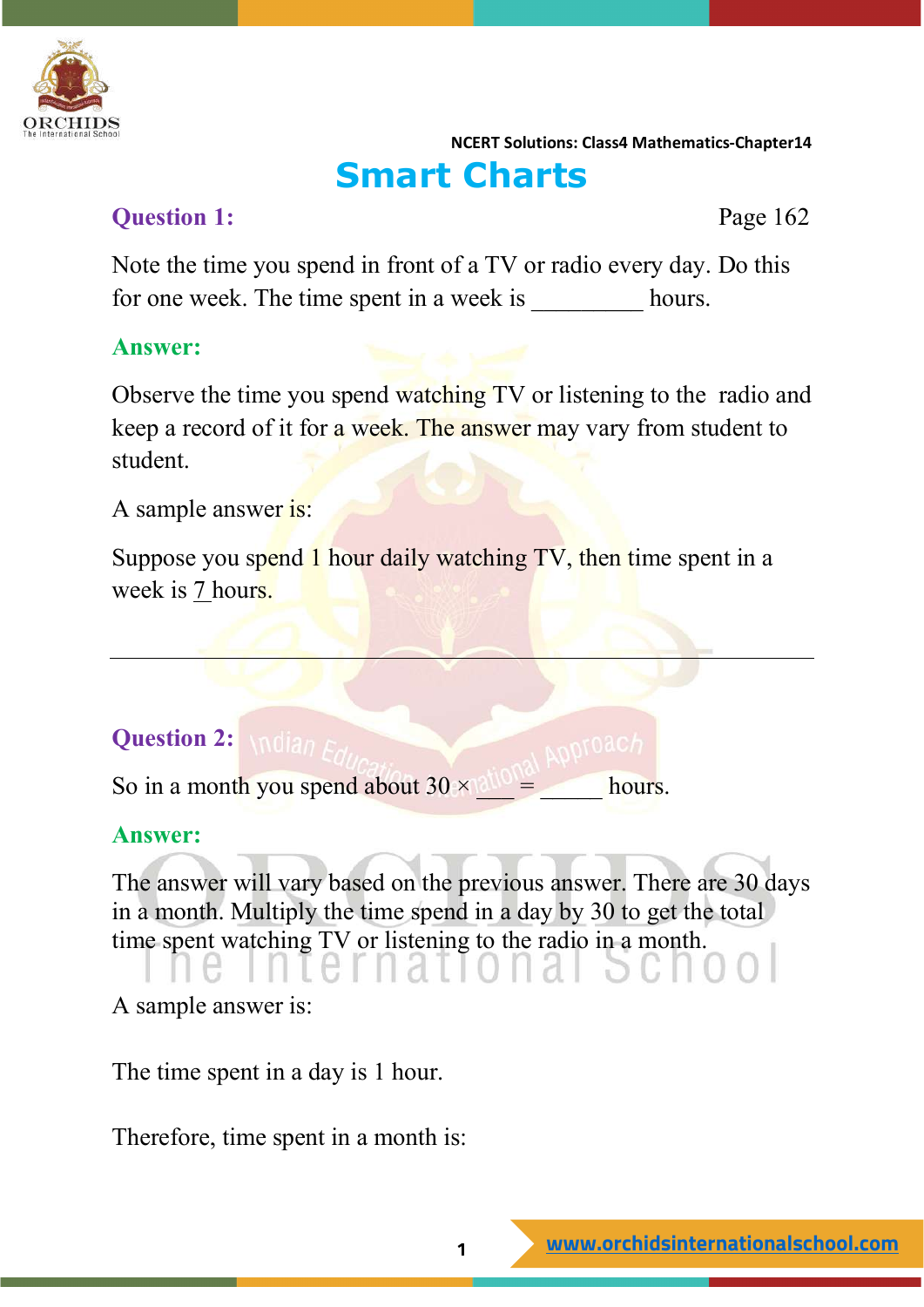

 $30 \times \underline{1} = 30$  hours.

## **Question 3:**

Find out from your friends the time they spend in a week.

| How many hours they watch TV<br>or listen to the radio (in a week) | Number of<br>children |
|--------------------------------------------------------------------|-----------------------|
| More than 6 hours                                                  |                       |
| Six hours                                                          |                       |
| Five hours                                                         |                       |
| Four hours                                                         |                       |
| Three hours                                                        |                       |
| Two hours                                                          |                       |
| One hour                                                           |                       |
| Zero hour (do not watch)                                           |                       |

#### **Answer:**

Ask your friends to keep a record of the time they spend in front of the TV or radio in a week and fill in the table accordingly. The answer will vary based on the information collected by your friends.

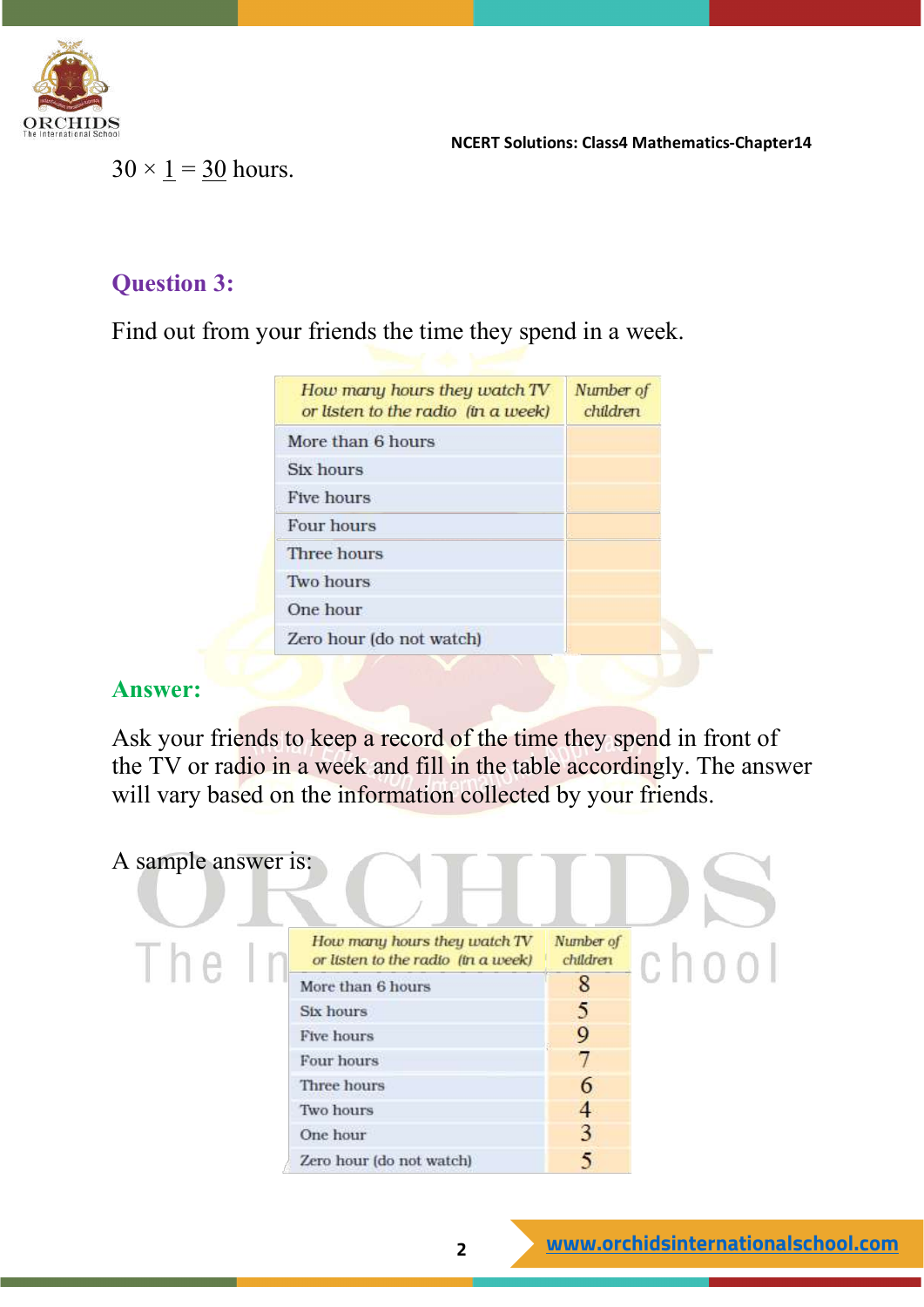

## **Question 4:** Page 163

*From your table*

Watching TV/listening to the radio...

children spend more than 6 hours in a week.

children spend no time at all.

Most children spend hours in a week.

children spend more than 3 hours.

## **Answer:**

Observe the data entered in the table to answer this question. The answer will vary based on the previous table.

A sample answer is:

8 children spend more than 6 hours in a week.

5 children spend no time at all.

Most children spend  $\frac{5}{2}$  hours in a week.

The table shows that 7 children spend 4 hours in a week, 9 children spend 5 hours in a week, 5 children spend 6 hours in a week, and 8 children spend more than six hours in week.

Add 7, 9, 5, and 8 to get the total number of children that spend more than 3 hours in a week.

 $7 + 9 + 5 + 8 = 29$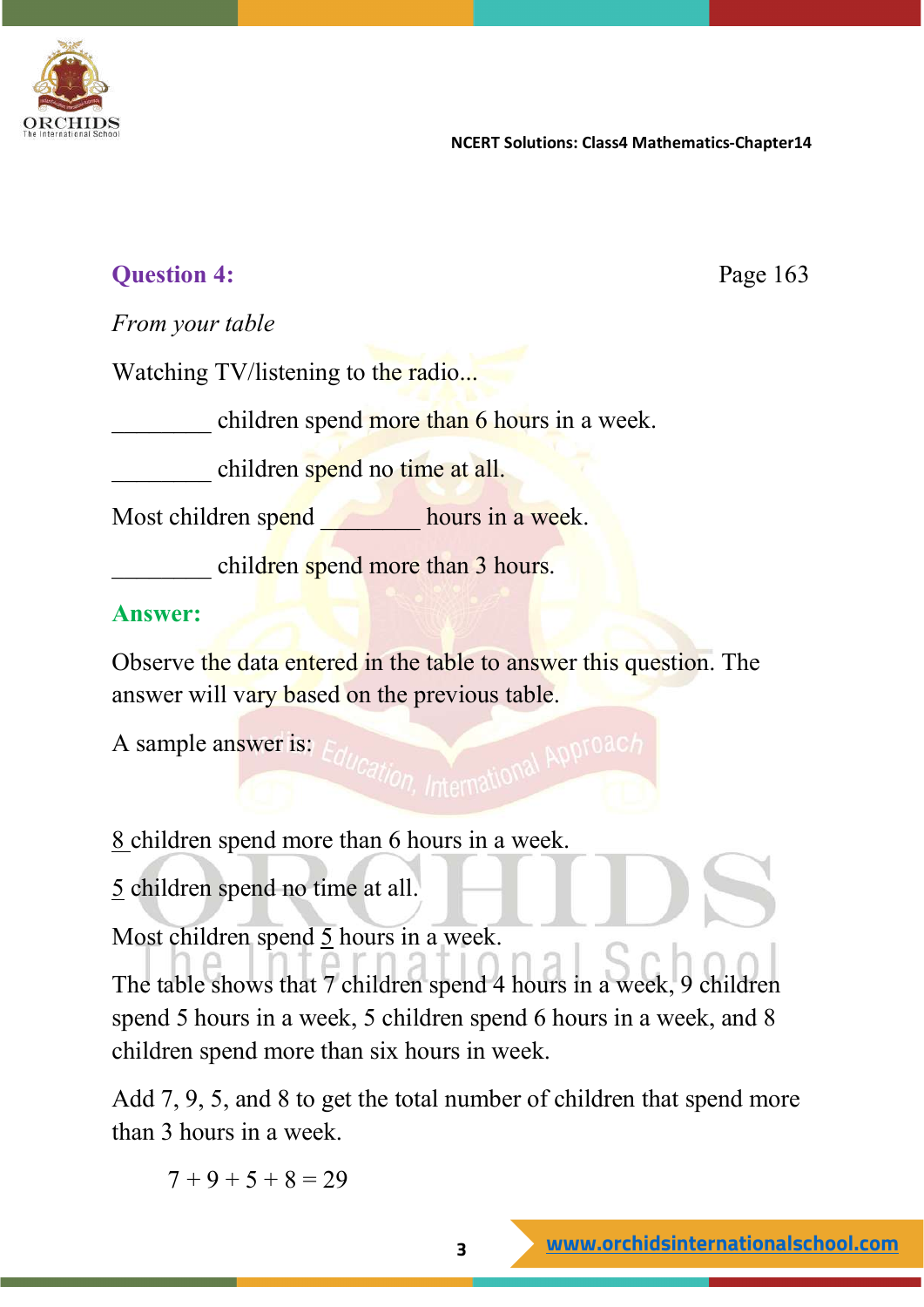

 **NCERT Solutions: Class4 Mathematics-Chapter14** Therefore, 29 children spend more than three hours.

## **Question 5:**

(1) Ask people in your family to name one programme they like and one programme they dislike. Make a table.

| Programme they like | Programme they dislike |
|---------------------|------------------------|
|                     |                        |
|                     |                        |
|                     |                        |
|                     |                        |
|                     |                        |
|                     |                        |
|                     |                        |
|                     |                        |

## **Answer:**

Ask each of your family members to name one TV programme that they like and one programme that they dislike and note them down in the table. The answer may vary from student to student based on their family and their choices.

The International School

A sample answer is: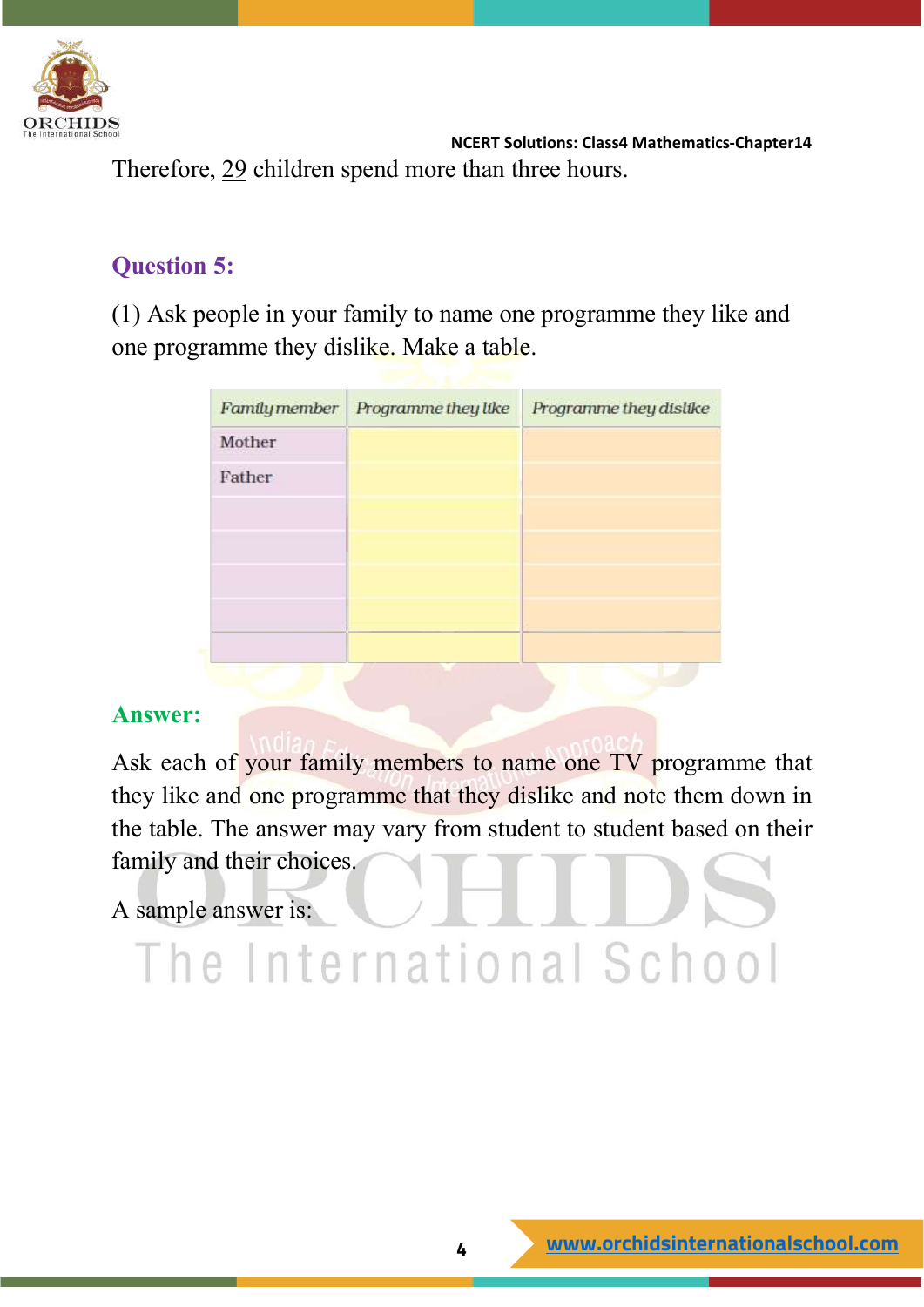

| Family member           | Programme they like | Programme they dislike |
|-------------------------|---------------------|------------------------|
| Mother                  | <b>Serials</b>      | <b>News</b>            |
| Father                  | <b>News</b>         | <b>Serials</b>         |
| Grandmother             | <b>Serials</b>      | <b>Music</b>           |
| Grandfather             | <b>News</b>         | <b>Serials</b>         |
| <b>Brother</b>          | <b>Sports</b>       | <b>Serials</b>         |
| <b>Sister</b>           | <b>Music</b>        | <b>Sports</b>          |
| $\overline{q}$<br>Uncle | <b>News</b>         | <b>Serials</b>         |

## **Question 6:**

The kind of programme most family members like

## **Answer:**

The answer will vary based on the previous table. Observe the data in the table carefully and find out the programme that is most liked by majority of the family members. Itemal

A sample answer is:

# The International School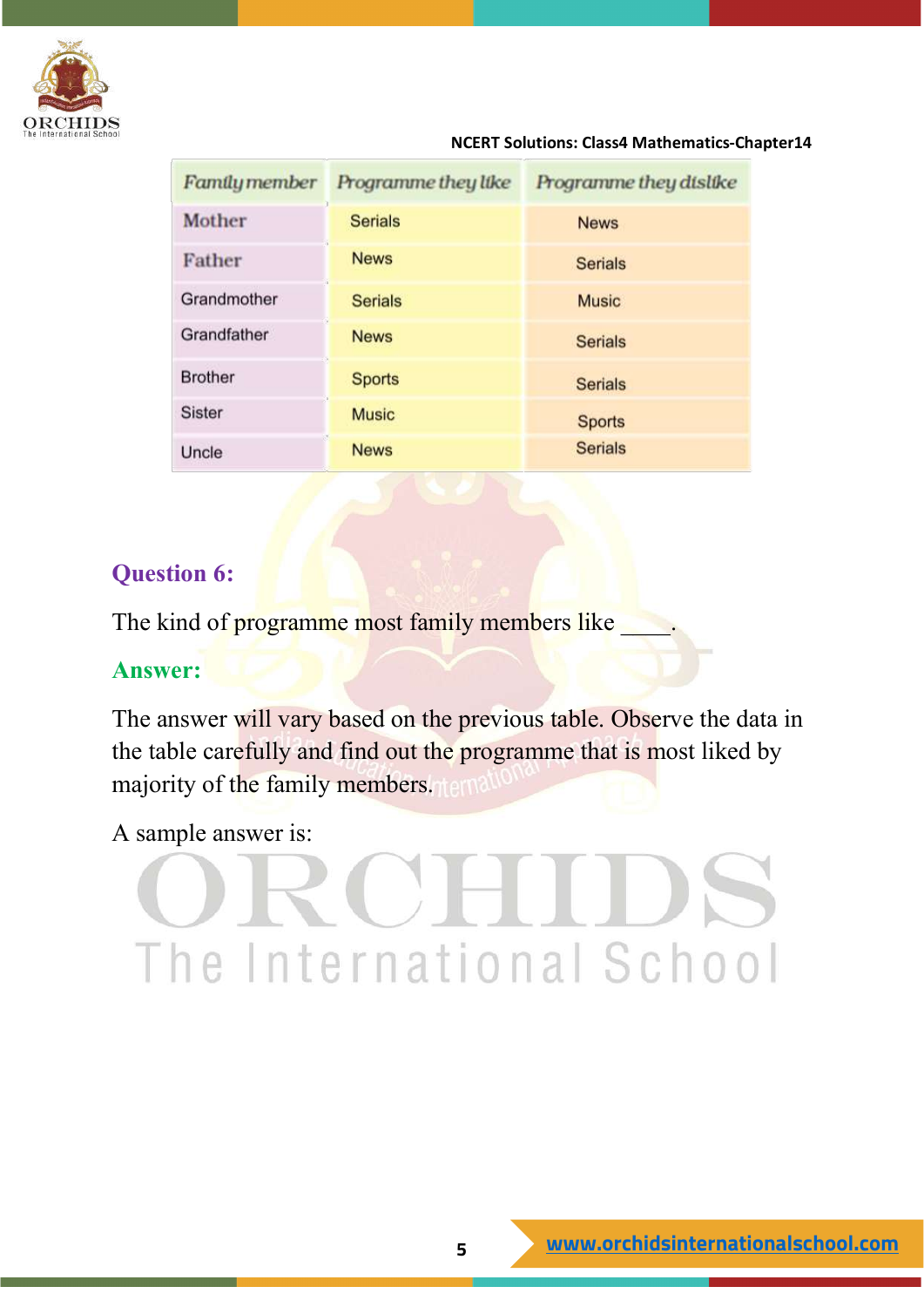

| Family member  | Programme they like | Programme they dislike |
|----------------|---------------------|------------------------|
| Mother         | <b>Serials</b>      | <b>News</b>            |
| Father         | <b>News</b>         | <b>Serials</b>         |
| Grandmother    | <b>Serials</b>      | <b>Music</b>           |
| Grandfather    | <b>News</b>         | <b>Serials</b>         |
| <b>Brother</b> | <b>Sports</b>       | <b>Serials</b>         |
| <b>Sister</b>  | <b>Music</b>        | <b>Sports</b>          |
| Uncle          | <b>News</b>         | <b>Serials</b>         |

The table shows that most of the family members like News.

## **Question 7:**

The kind of programme most family members dislike

## **Answer:**

The answer will vary based on the previous table. Observe the data in the table carefully and find out the programme that is most disliked by majority of the family members.  $\vert$  | 0 | 2 | S C | 0 0 |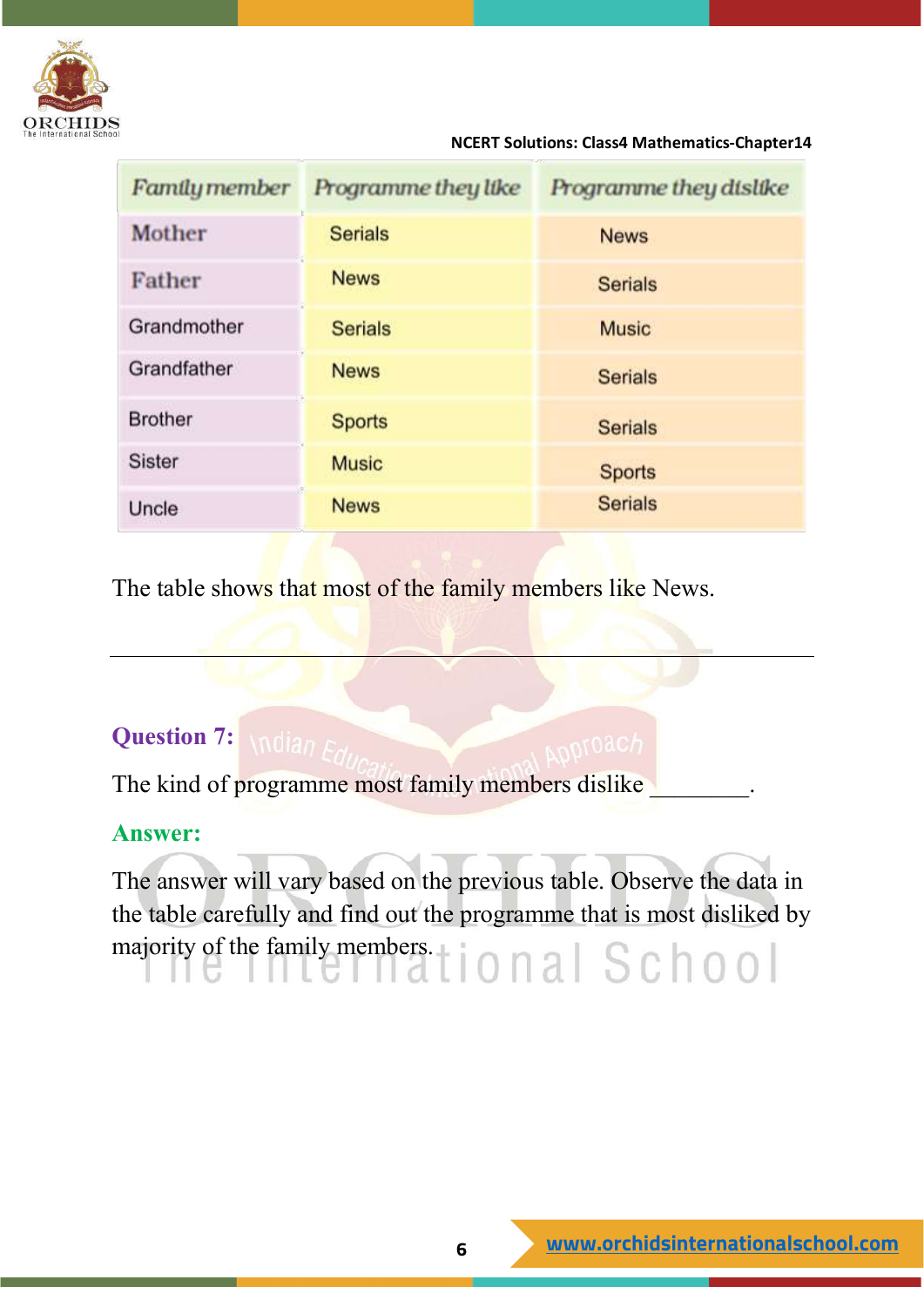

| Family member  | Programme they like | Programme they dislike |
|----------------|---------------------|------------------------|
| Mother         | <b>Serials</b>      | <b>News</b>            |
| Father         | <b>News</b>         | <b>Serials</b>         |
| Grandmother    | <b>Serials</b>      | <b>Music</b>           |
| Grandfather    | <b>News</b>         | <b>Serials</b>         |
| <b>Brother</b> | <b>Sports</b>       | <b>Serials</b>         |
| <b>Sister</b>  | <b>Music</b>        | <b>Sports</b>          |
| Uncle          | <b>News</b>         | <b>Serials</b>         |

The table shows that most of the family members dislike serials.

## **Question 8:** Page 164

2) Find out from 20 friends the programmes they like and dislike, and write down the information in the table.

| Kind of<br>programme | Number of<br>children liking it | Number of<br>children disliking it |
|----------------------|---------------------------------|------------------------------------|
| <b>News</b>          |                                 |                                    |
| <b>Serials</b>       |                                 |                                    |
| Cartoons             |                                 |                                    |
| Comedy shows         |                                 |                                    |
| <b>Sports</b>        |                                 |                                    |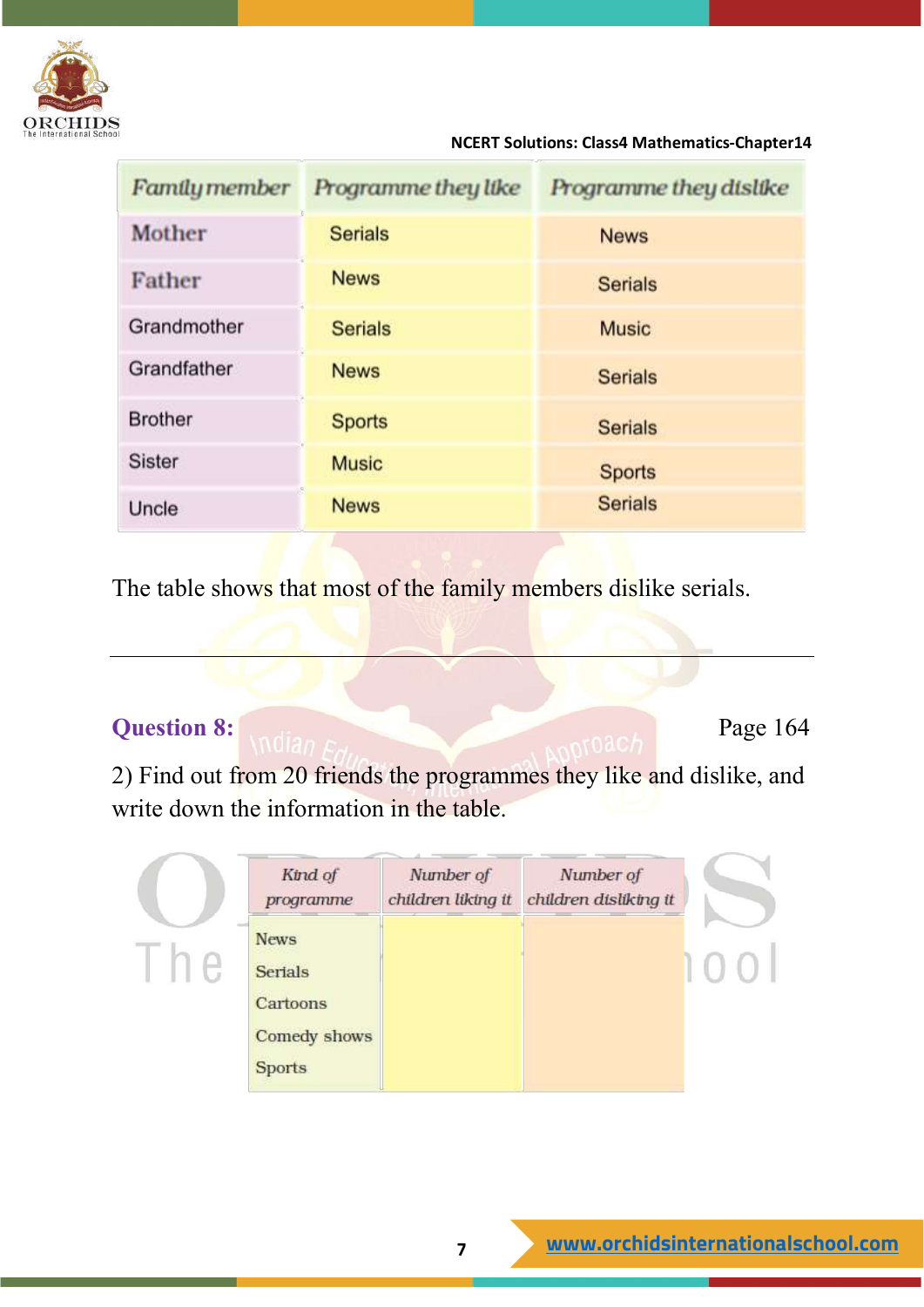

#### **Answer:**

Ask 20 of your friends about the programmes they like and dislike and keep a count of the number of friends that like and dislike the programmes. Enter the data in the table. The answer may vary based on your friend's choice.

## A sample answer is:

| Kind of<br>programme       | Number of<br>children liking it | Number of<br>children disliking it |
|----------------------------|---------------------------------|------------------------------------|
| <b>News</b>                | 4                               | 4                                  |
|                            | $\overline{2}$                  |                                    |
| <b>Serials</b><br>Cartoons | 9                               | 0                                  |
| Comedy shows               | 4                               | 4                                  |
| <b>Sports</b>              |                                 | 5                                  |
|                            |                                 |                                    |

## **Question 9**

Which kind of programme is liked by most children?  $\Box$  0 0

## **Answer:**

The answer will vary based on the previous table. Observe the second column, i.e., "Number of children liking it" and look for the highest number. The programme that corresponds to the highest number will be the correct answer.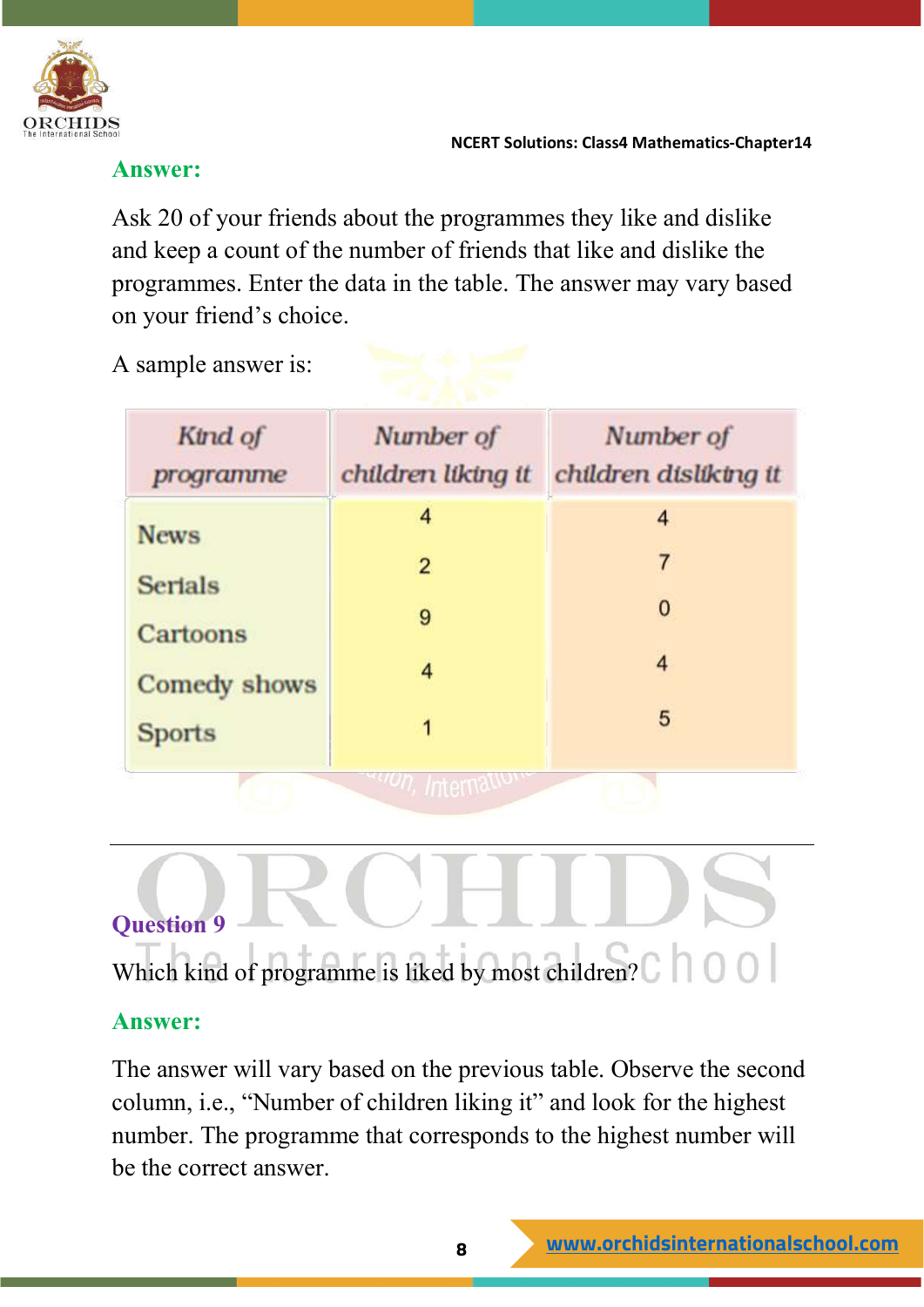

A sample answer is:

| Kind of<br>programme       | Number of<br>children liking it | Number of<br>children disliktng it |
|----------------------------|---------------------------------|------------------------------------|
| <b>News</b>                | 4                               | 4                                  |
|                            | $\overline{2}$                  | 7                                  |
| <b>Serials</b><br>Cartoons | 9                               | 0                                  |
| Comedy shows               | 4                               | 4                                  |
| <b>Sports</b>              | 1                               | 5                                  |

The table shows that most of the children like cartoons.

## **Question 10:**

Which kind of programme is disliked by the least number of children?

## **Answer:**

The answer will vary based on the previous table. Observe the third column, that is "Number of children disliking it" and look for the lowest number. The programme that corresponds to the lowest number will be the correct answer.

A sample answer is: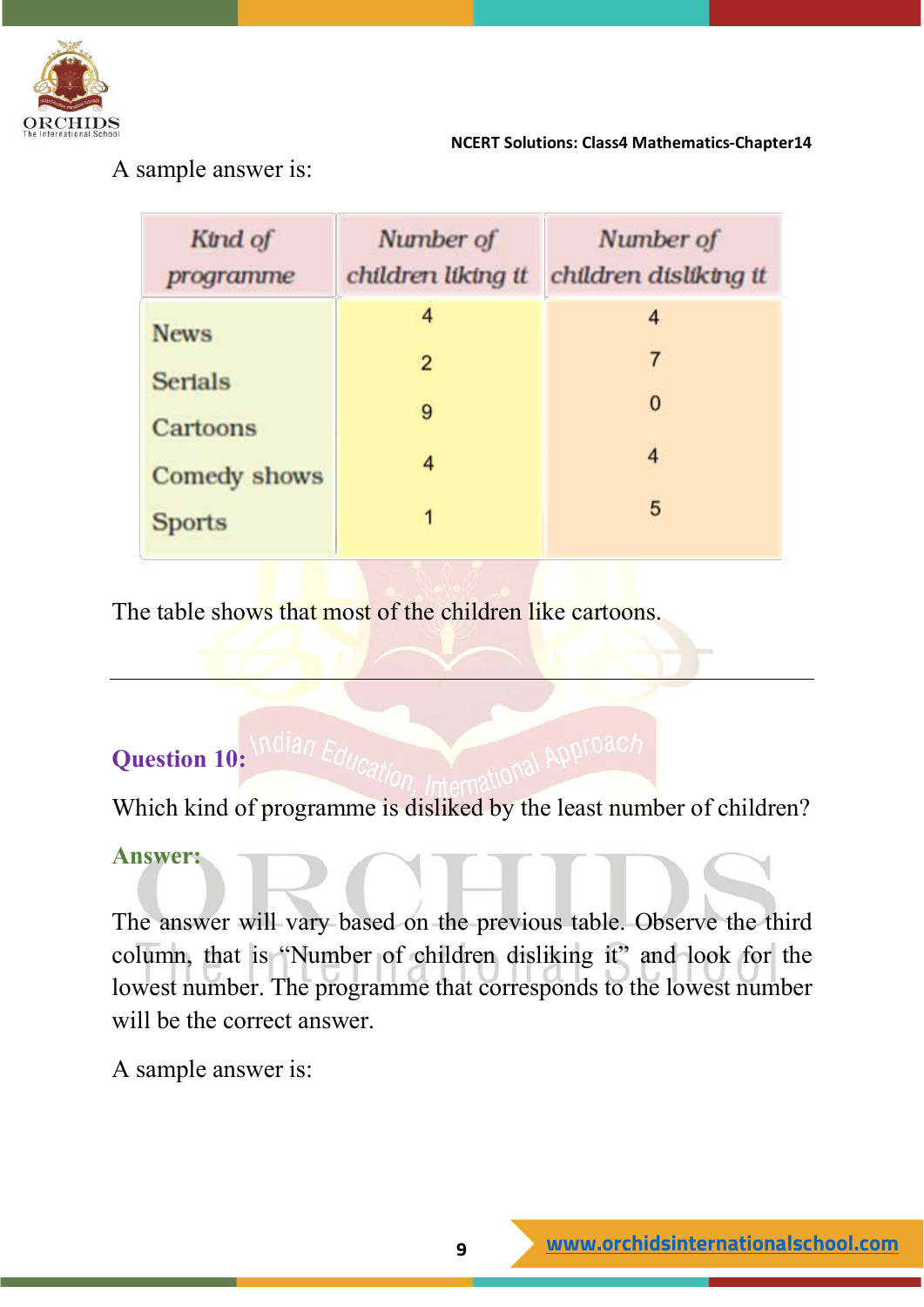

| Kind of<br>programme     | Number of<br>children liking it | Number of<br>children disliktng it |
|--------------------------|---------------------------------|------------------------------------|
| <b>News</b>              | 4                               | 4                                  |
|                          | $\overline{2}$                  | 7                                  |
| <b>Serials</b>           | 9                               | 0                                  |
| Cartoons<br>Comedy shows | 4                               | 4                                  |
| <b>Sports</b>            | 1                               | 5                                  |
|                          |                                 |                                    |

The table shows that most of the children dislike serials.

## **Question 11:**

How many children like sports programmes?

## **Answer:**

Answers will vary based on the previous table. Observe the last row and the second column, that is, "Number of children liking it" to check the number of children who like sports programmes.

# A sample answer is:  $e$   $r$  n at i o n a  $|$  Sc h o o  $|$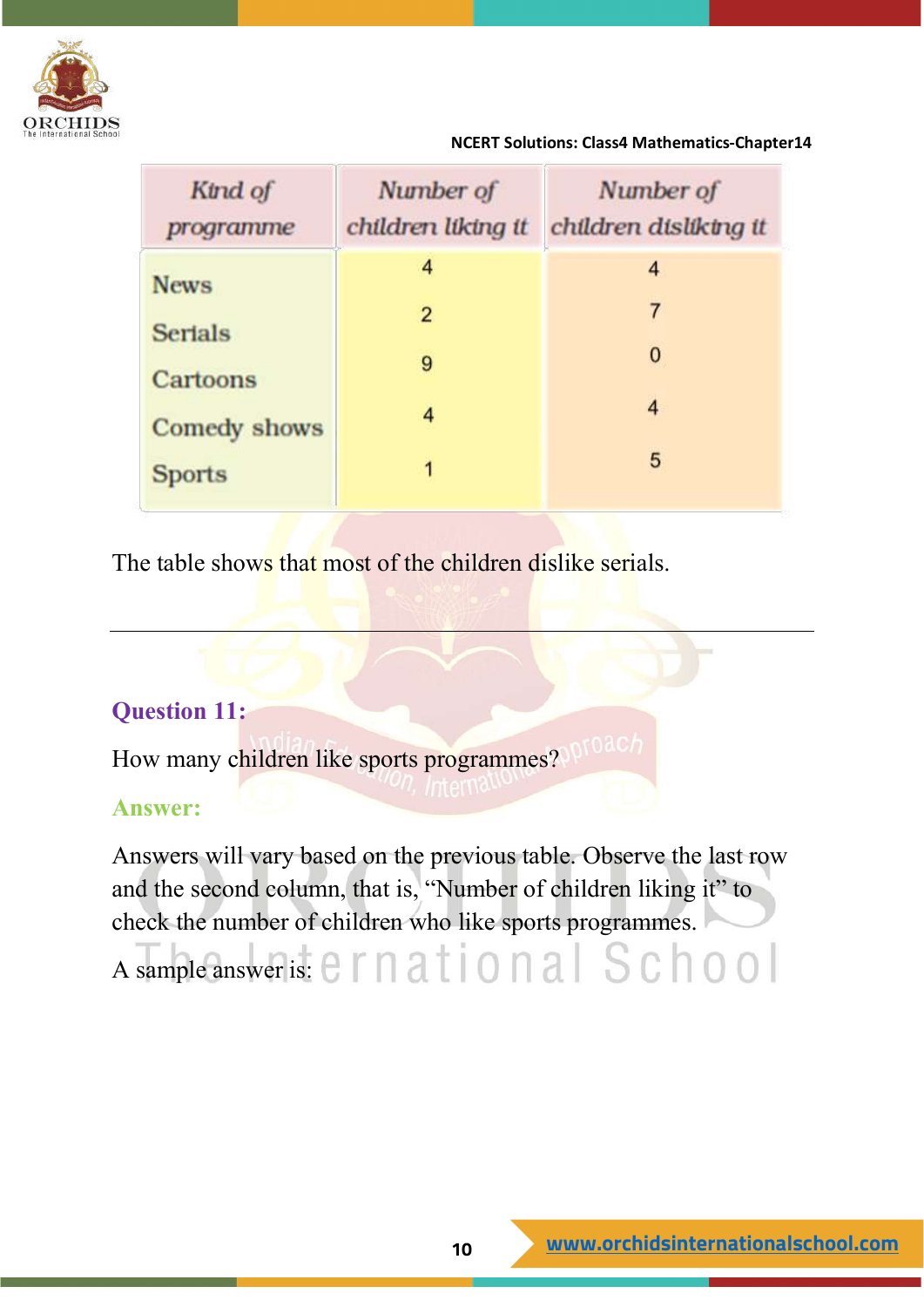

| Kind of<br>programme | Number of<br>children liking it | Number of<br>children disliktng it |
|----------------------|---------------------------------|------------------------------------|
| <b>News</b>          | 4                               | 4                                  |
|                      | $\overline{2}$                  | 7                                  |
| <b>Serials</b>       | 9                               | 0                                  |
| Cartoons             |                                 | 4                                  |
| <b>Comedy shows</b>  | 4                               |                                    |
| <b>Sports</b>        |                                 | 5                                  |

The table shows that 1 child likes sports.

## **Question 12:**

Is there any kind of programme not liked by anyone? Yes/No.

If yes, which one?

## **Answer:**

Answers will vary based on the previous table. Observe the second column, that is, "Number of children liking it" and check if any row has 0. If it has 0 then there are programmes that are not liked by anyone or else there will be no programme that is not liked by anyone.

A sample answer is: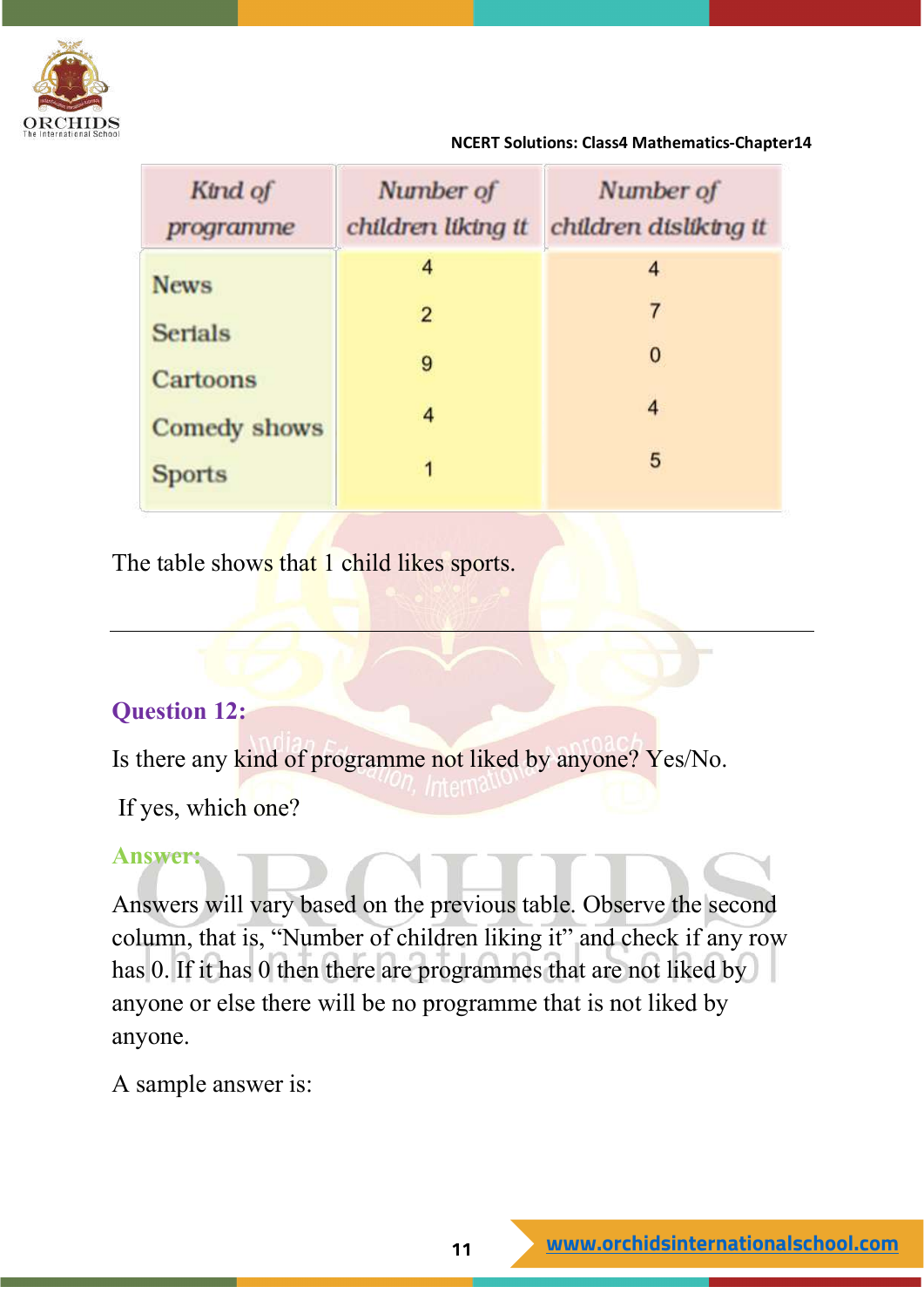

| Kind of<br>programme     | Number of<br>children liking it | Number of<br>children disliktng it |
|--------------------------|---------------------------------|------------------------------------|
| <b>News</b>              | 4                               | 4                                  |
|                          | $\overline{2}$                  | 7                                  |
| <b>Serials</b>           | 9                               | 0                                  |
| Cartoons<br>Comedy shows | 4                               | 4                                  |
| <b>Sports</b>            | 1                               | 5                                  |
|                          |                                 |                                    |

The table shows that there is no such programme that is not liked by any children.

## **Question 13:** \ndian  $F_{dd}$

Read the poem carefully and answer these questions:

a) Which word comes most often in the poem?

## **Answer:**

It can be observed that the word "I" has been used most often in the poem.

In the entire poem the word "I" is used 4 times.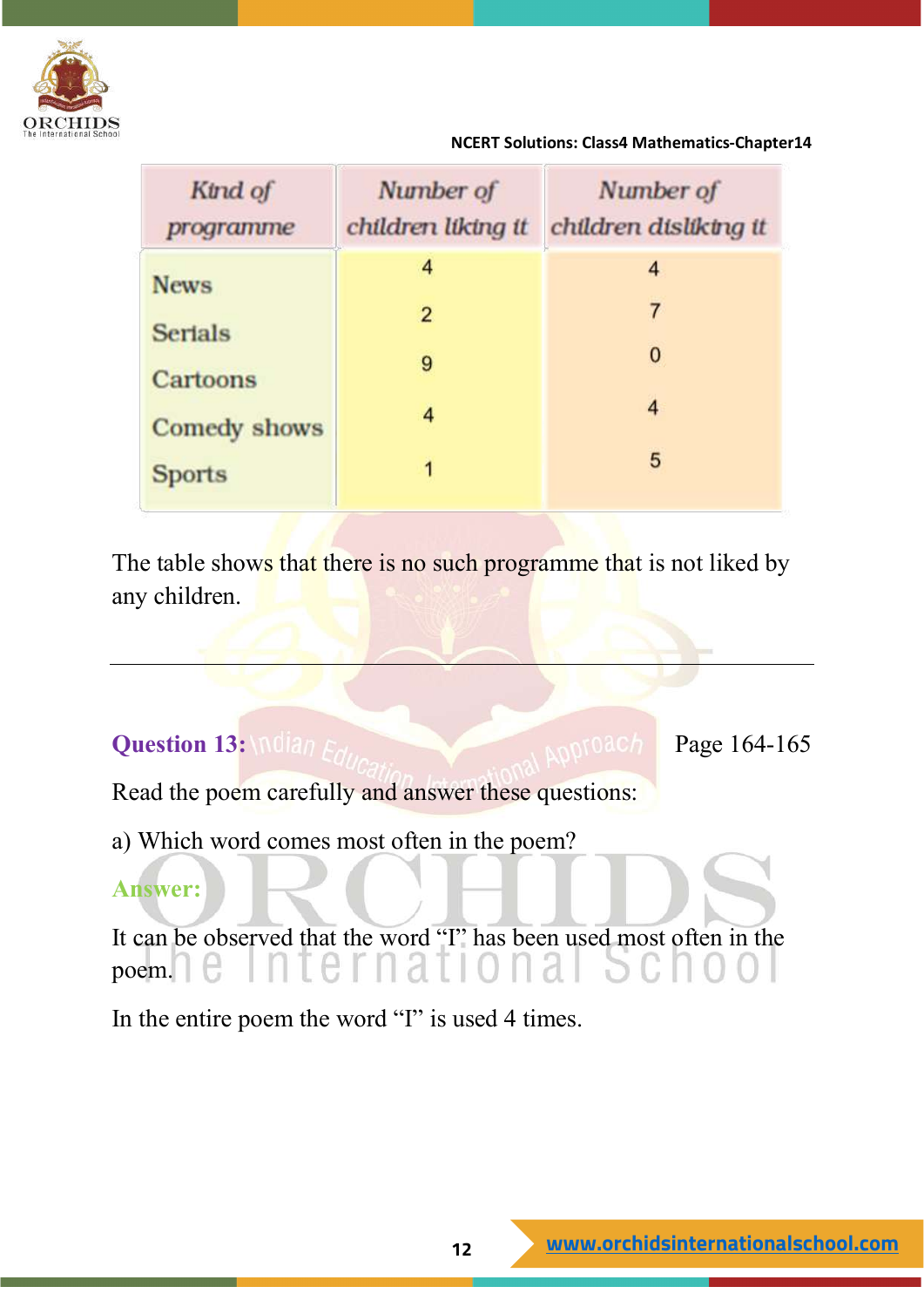

## **Question 14:**

b) Which letter has been used most?

## **Answer:**

It can observed that the letter "e" has been most often in the poem. In the entire poem the letter "e" is used 20 times.

## **Question 15**

c) Which letter comes the least?

## **Answer:**

It can be observed that the letters "b" and "v" are least used in the poem. The letters "b" and "v" are used only once in the entire poem.

## **Question 16: Page 165**

Take a paragraph you like from your language textbook. Read carefully and find out: rnational School

a) Which word comes most often? How many times?

## **Answer:**

Answers may vary based on the paragraph selected. Choose any paragraph from your language textbook and read it carefully. Observe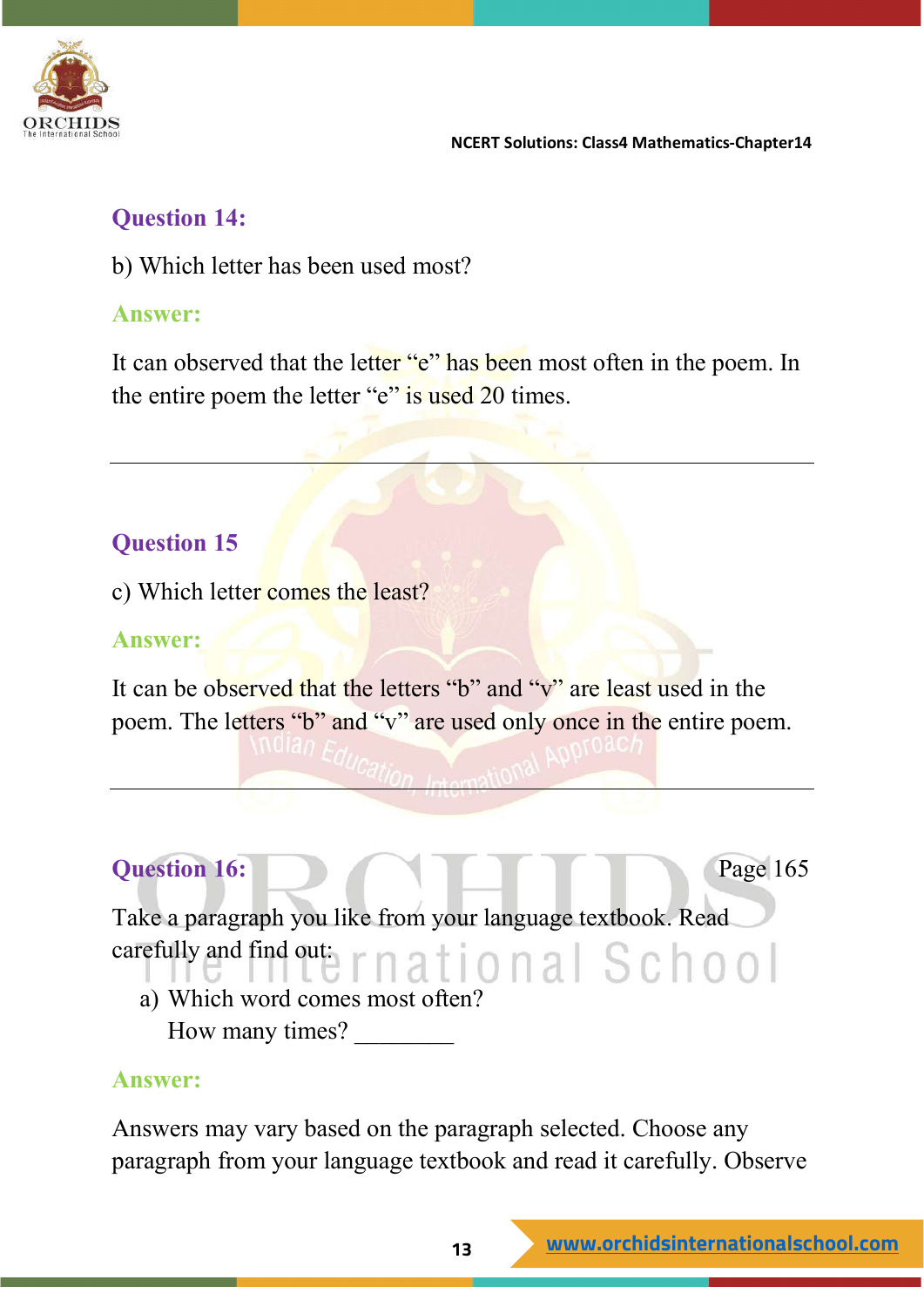

 **NCERT Solutions: Class4 Mathematics-Chapter14** the words in the paragraph that have been repeated the maximum number of times. Count the number of times it is repeated to answer the question.

## **Question 17:**

b) Which word comes least often?

## **Answer:**

Answers may vary based on the paragraph selected. Observe the words in the paragraph that have been repeated the minimum number of times to answer the question.

## **Question 18: Indian Fra**

c) The letter used most often is **The U** 

## **Answer:**

Answers may vary based on the paragraph selected. Observe each letter that is used in the paragraph and count the number of times it is used. Then find out the letter that has been used the most.

## **Question 19:**

d) The letter used least often is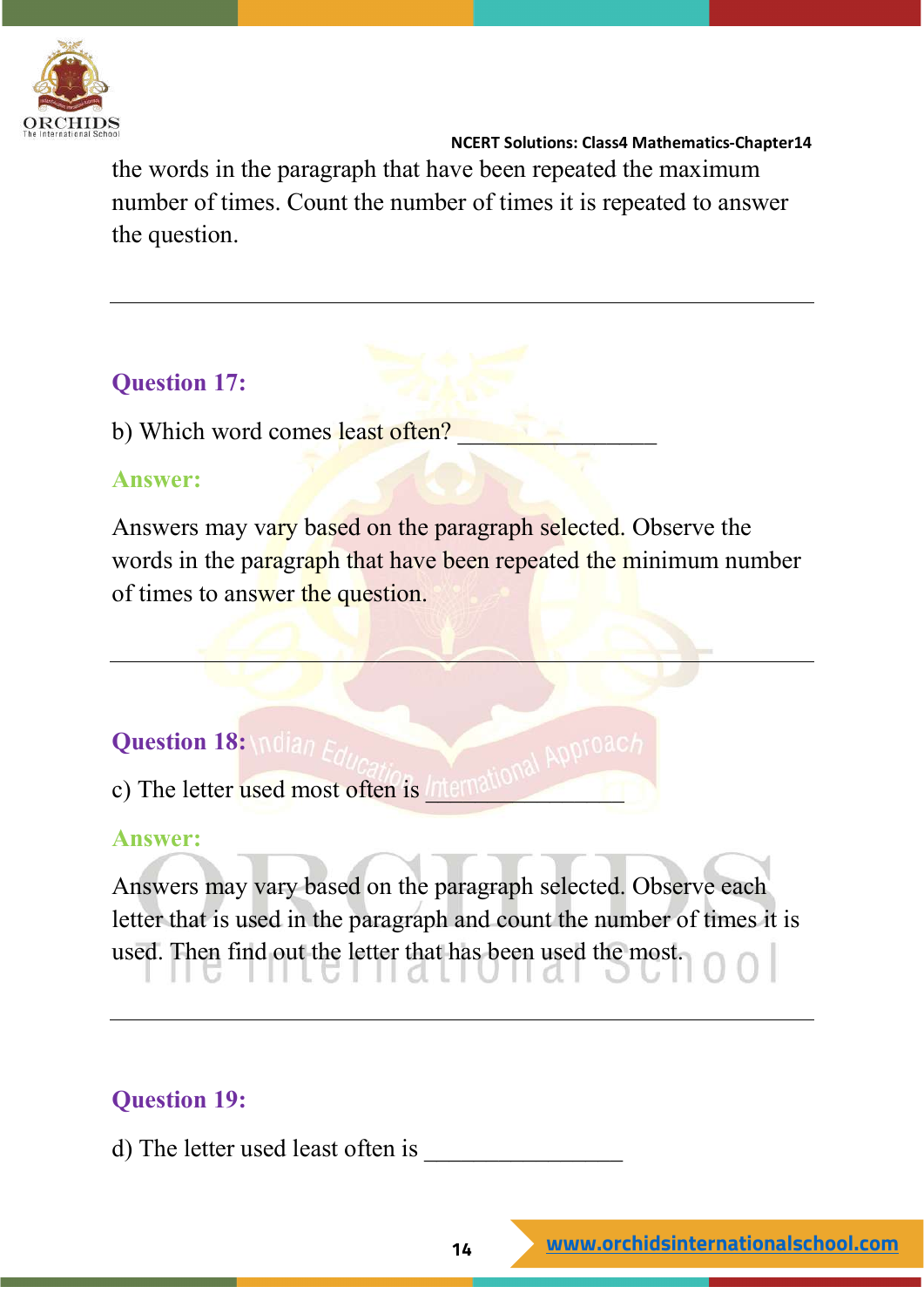

#### **Answer:**

Answers may vary based on the paragraph selected. Observe each letter that is used in the paragraph and count the number of times it is used. Then find out the letter that has been used the least.

## **Question 20:** Page 166

Find out from your classmates and fill the table:



Ask your friends about their main food. Count the number of friends that eat the same kind of food and enter it in the table. Answers may vary based on the information collected from your friends.

A sample answer is: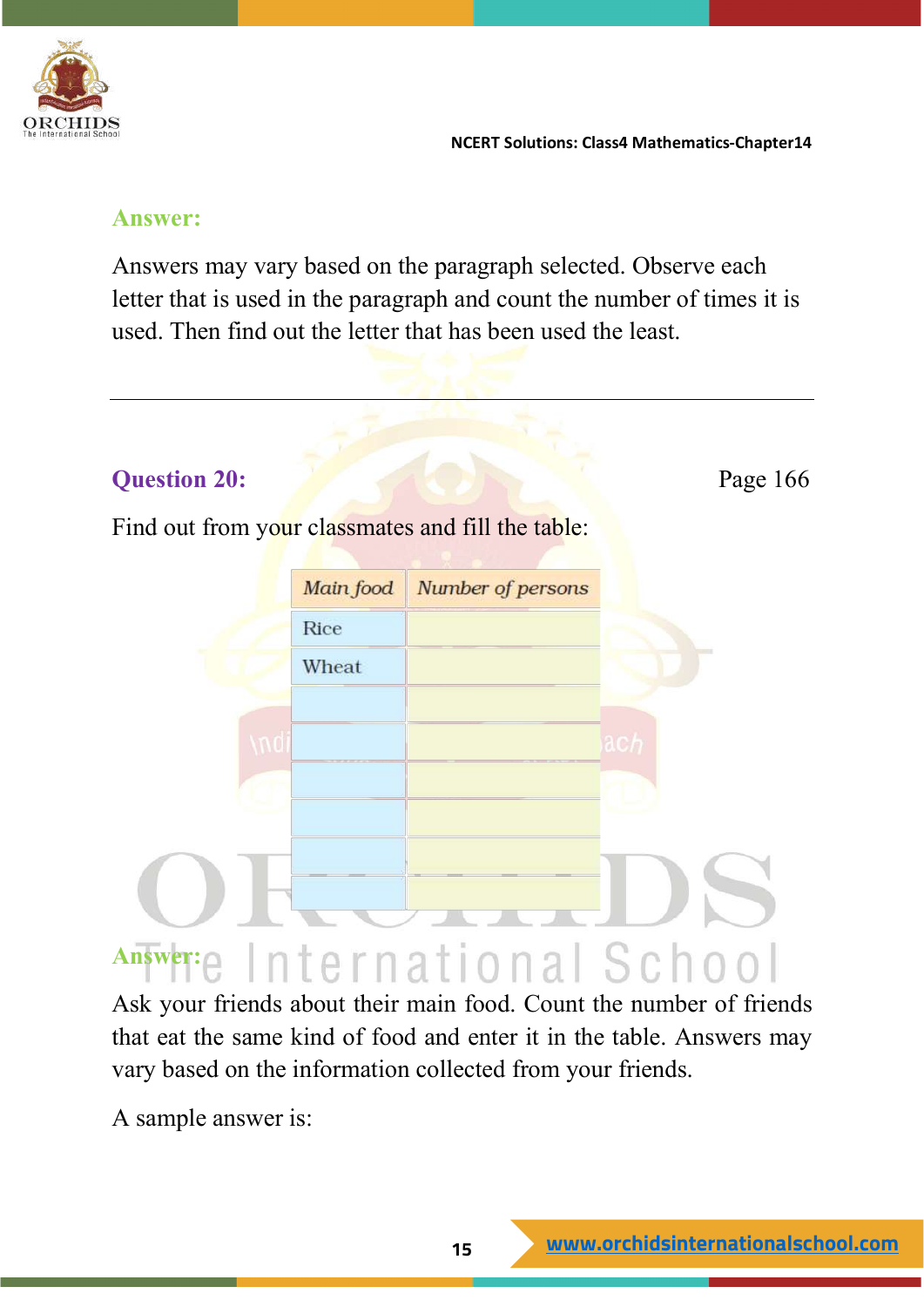

|               | Main food Number of persons |  |
|---------------|-----------------------------|--|
| Rice          | <b>SIGN</b><br>23           |  |
| Wheat         | 25                          |  |
| Ragi          |                             |  |
| Maize         | 13                          |  |
| <b>Barley</b> | 12                          |  |

## **Question 21:**

Look at the table and tell:

Most children eat food made from

## **Answer:**

Answers may vary based on the table in the previous answer. Observe the information in the table and look at the largest number in the second column. The main food that corresponds to the largest number is the correct answer.

A sample answer is:  $e$  r n ational School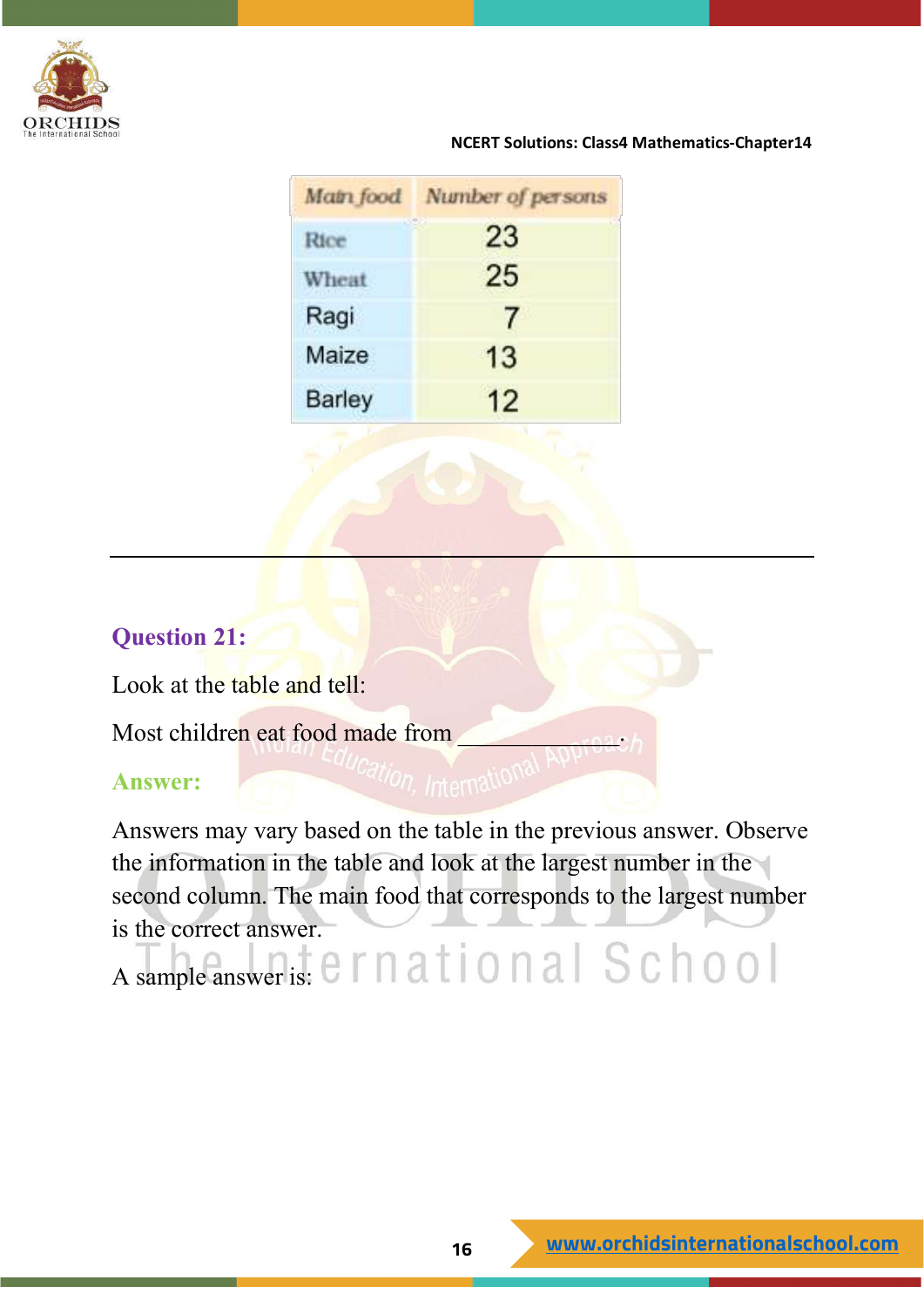

|               | Math food Number of persons |
|---------------|-----------------------------|
|               | ng n<br>23                  |
| Wheat         | 25                          |
| Ragi          | 7                           |
| Maize         | 13                          |
| <b>Barley</b> | 12                          |

The table shows that most of the children eat food made from rice.

## **Question 22:**

Compared to children who eat rice, those who eat wheat are more/less/equal.

#### **Answer:**

Answers will vary based on the table in the previous answer. Observe the information in the table and see the number of children who eat rice and wheat. Check if the number of children eating rice is more/less/equal to the number of children eating wheat.

A sample answer is:  $\epsilon$   $\Gamma$  n at i o n a  $\Gamma$  S c h o o  $\Gamma$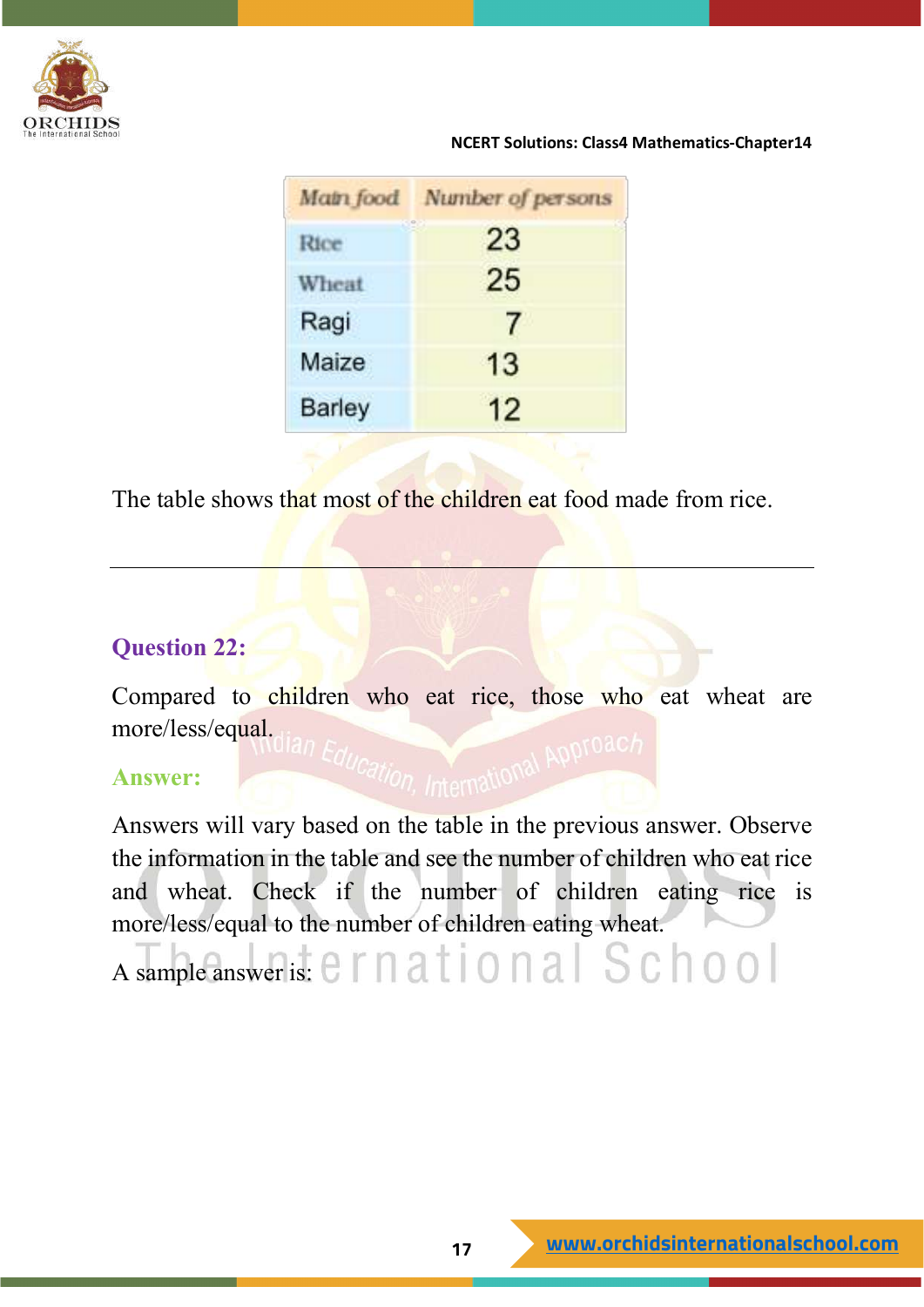

| Main food<br>Number of persons |
|--------------------------------|
| in e si<br>23                  |
| 25                             |
| 7                              |
| 13                             |
| 12                             |
|                                |

The table shows that 23 children eat food made from rice and 25 children eat food made from wheat. Therefore, the children who eat rice are less in comparison to the children who eat wheat.

## **Question 23:**

Compared to those who eat wheat, children eating *ragi* are more/less.

## **Answer:**

Answers will vary based on the table in the previous answer. Observe the information in the table and see the number of children who eat wheat and *ragi*. Check if the number of children eating wheat is more or less than the number of children eating *ragi*.

## A sample answer is:

| Main food     | Number of persons |  |
|---------------|-------------------|--|
| Rice          | (0, 0)<br>23      |  |
| Wheat         | 25                |  |
| Ragi          |                   |  |
| Maize         | 13                |  |
| <b>Barley</b> | 12                |  |

School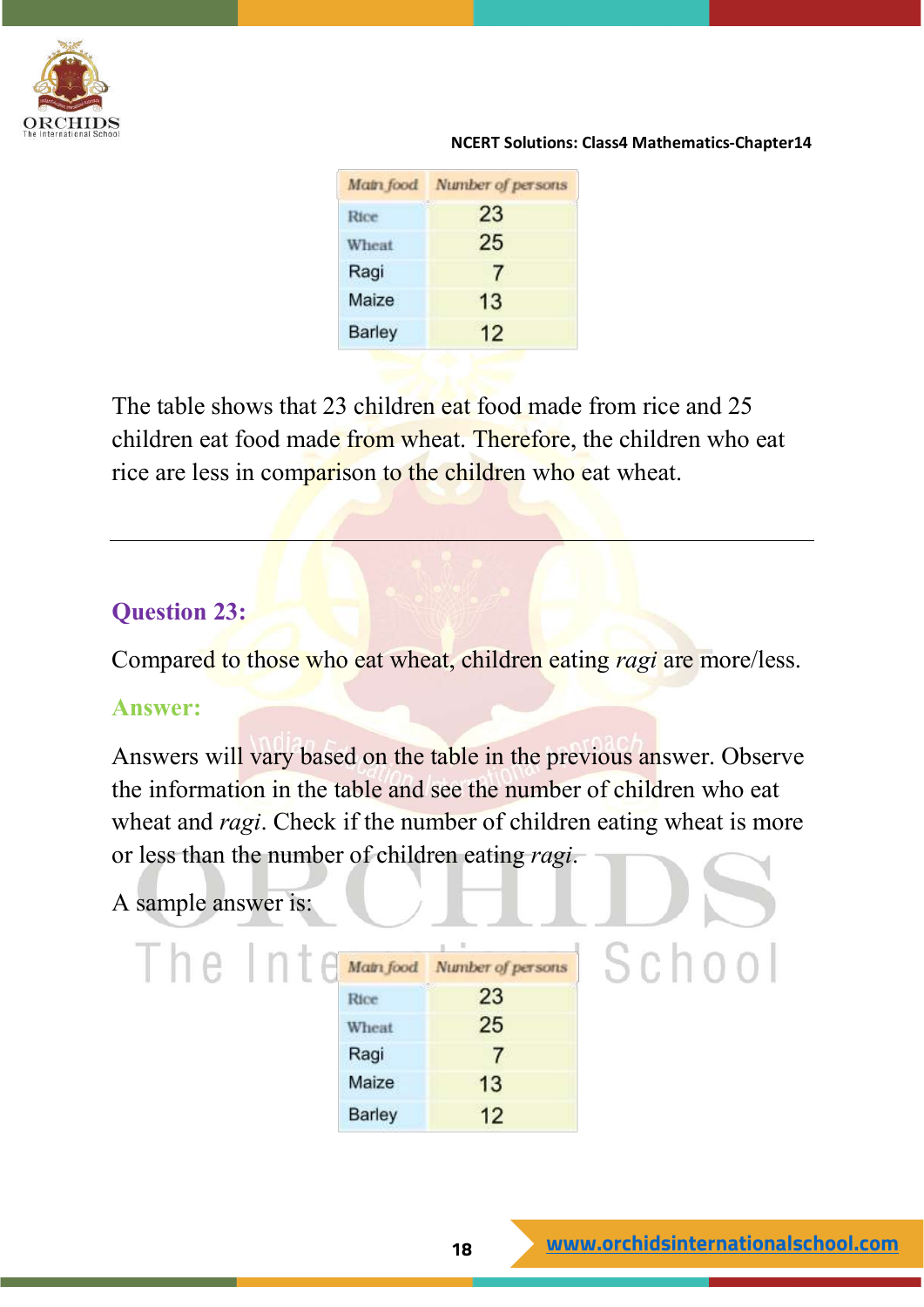

The table shows that 25 children eat food made from wheat and 7 children eat food made from *ragi*. Therefore, the children who eat wheat are more in comparison to the children who eat *ragi.*



## **Answer:**

Each green triangle represents 3 children. From the table chart, it can be observed that there are 3 green triangles for acting.

Multiply 3 by 3 to get the number of children acting in the drama.  $3 \times 3 = 9$ 

Therefore, 9 children are acting in the drama.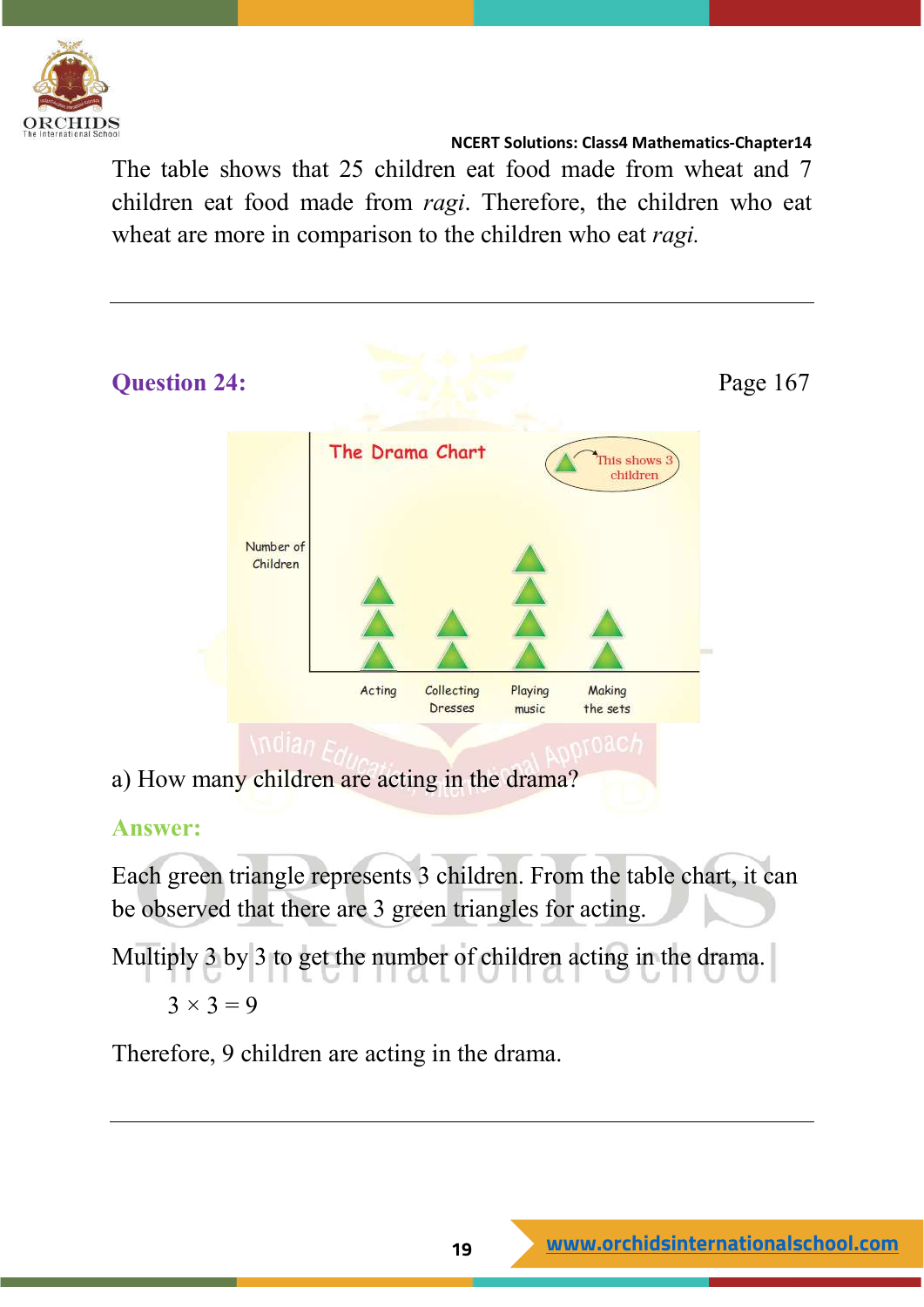

## **Question 25:**

b) Which are more—children making the sets or those acting?

## **Answer:**

The number of children acting is equal to 9.

There are 2 green triangles for making the sets. Multiply 3 by 2 to get the number of children making the sets.

 $2 \times 3 = 6$ 

Therefore, there are 6 children making the sets in the drama. Hence, the number of children acting is more than the number of children making the sets.

## **Question 26**

c) What is being done by most of the children?

## **Answer:**

It is observed from the table chart that the maximum number of green triangles are in playing the music. Therefore, most of the children play the music in the drama.

# rnational

## **Question 27:**

d) How many children are collecting dresses?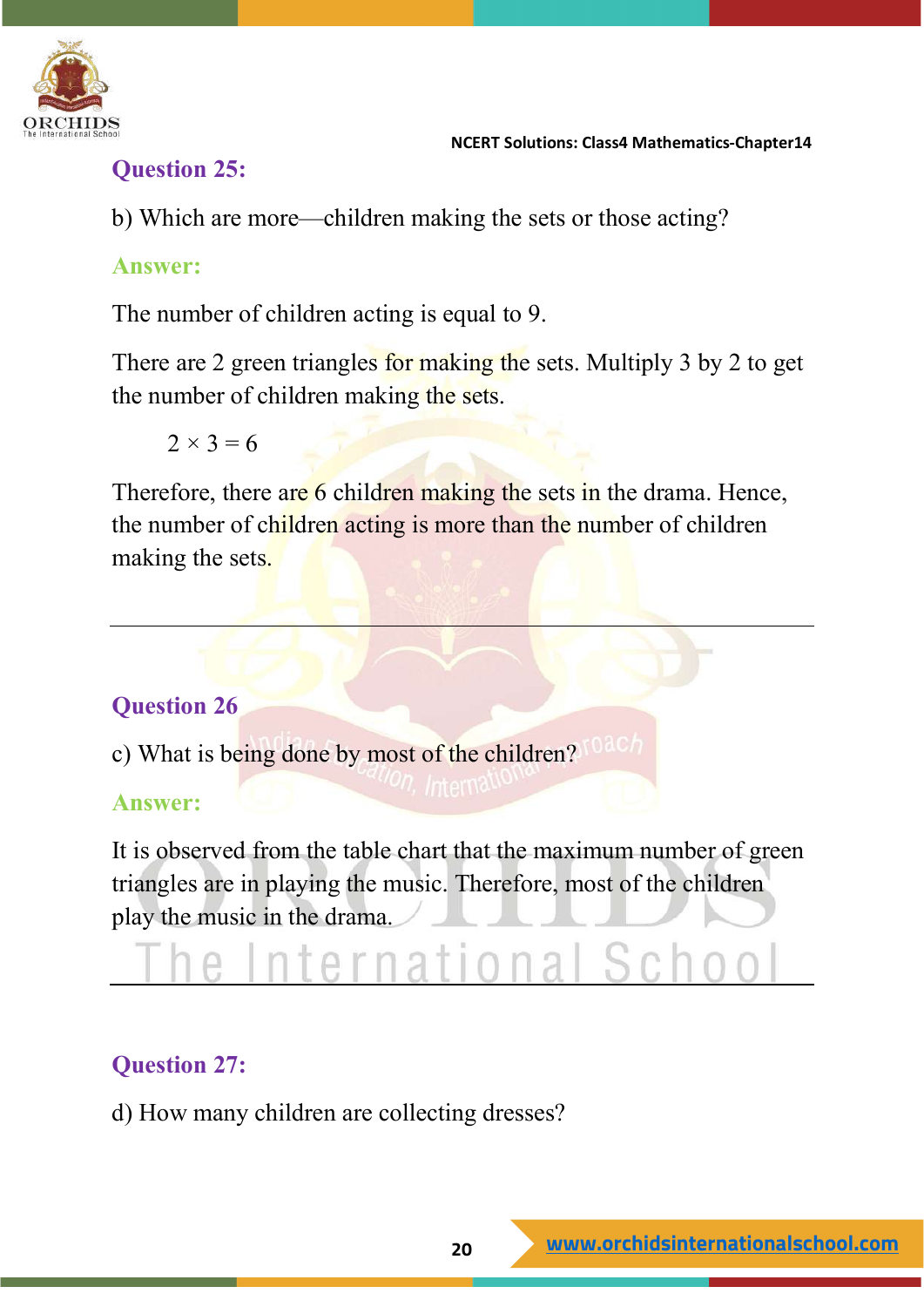

#### **Answer:**

Each green triangle represents 3 children. From the table chart, it can be observed that there are 3 green triangles for collecting dresses. Multiply 2 by 3 to get the number of children collecting dresses.

 $2 \times 3 = 6$ 

Therefore, 6 children are collecting dresses in the drama.

## **Question 28: Page 167-168**

Cut long paper strips from waste paper. Give one strip to each of your friends. Now put the paper strip around your head and tear off the extra strip. On a big sheet, paste these paper strips along a line. Some children had pasted their strips and made a chart like this.



Take a sheet of waste paper and cut it into a few strips. Give one strip to each friend. Ask your friend to put the strip around their head and cut off the extra bits. Place all the strips on a sheet to make a chart. The answer may vary based on the friend's head.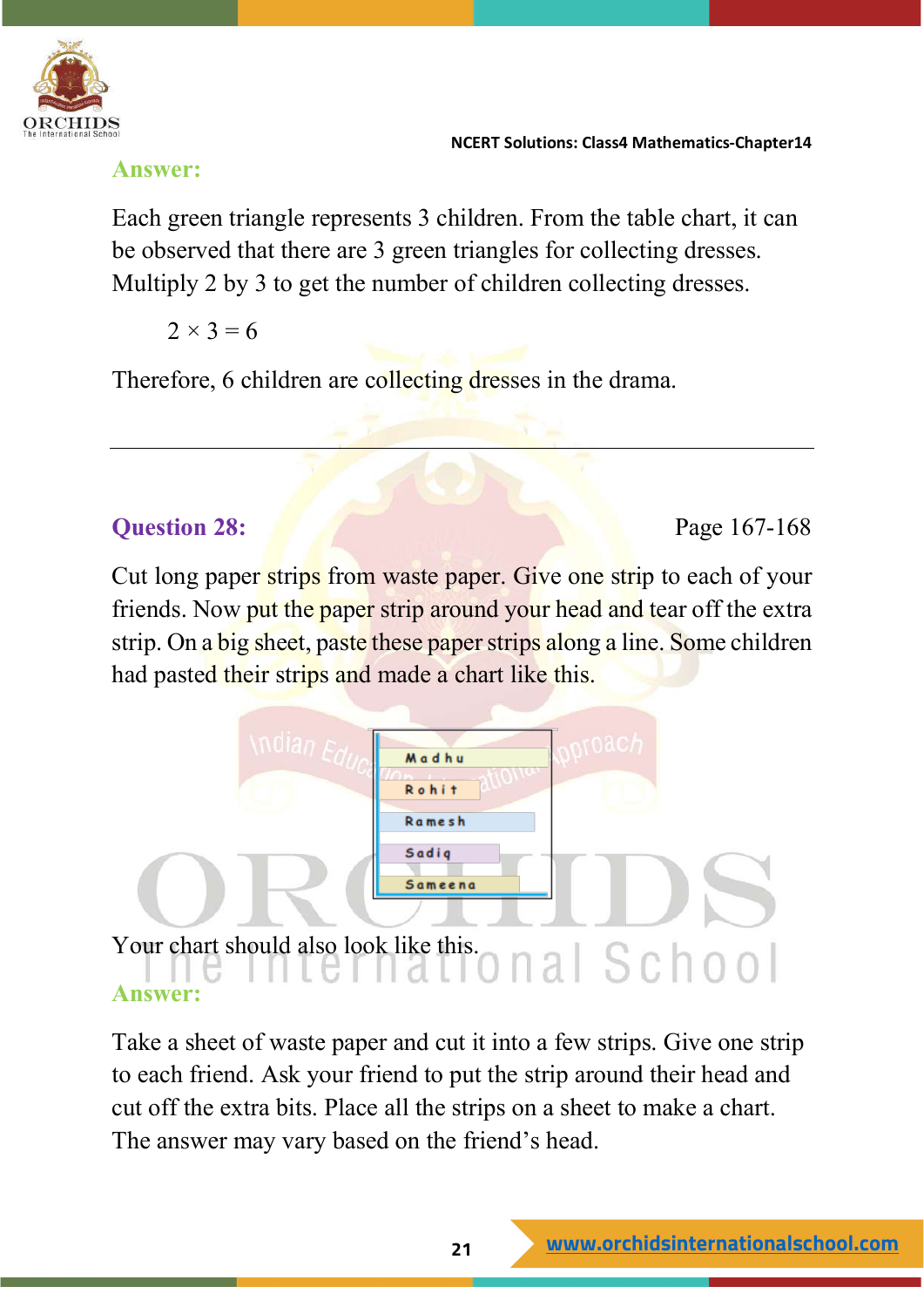

## **Question 29:**

Use a scale and find out from your chart:

The length of the longest strip is  $\Box$  cm. So has the biggest head.

#### **Answer:**

Answers may vary based on the chart in the previous answer. Observe the length of each strip and check which is the longest one. Take a ruler and measure the length of the longest strip and also check who has the biggest head.

## **Question 30:**

The smallest strip is **The smallest strip is The cm long.** It belongs to

## **Answer:**

 $\overline{\phantom{a}}$ 

Answers may vary based on the chart in the previous answer. Observe the length of each strip and check which is the smallest one. Take a ruler and measure the length of the smallest strip and also check who has the smallest head.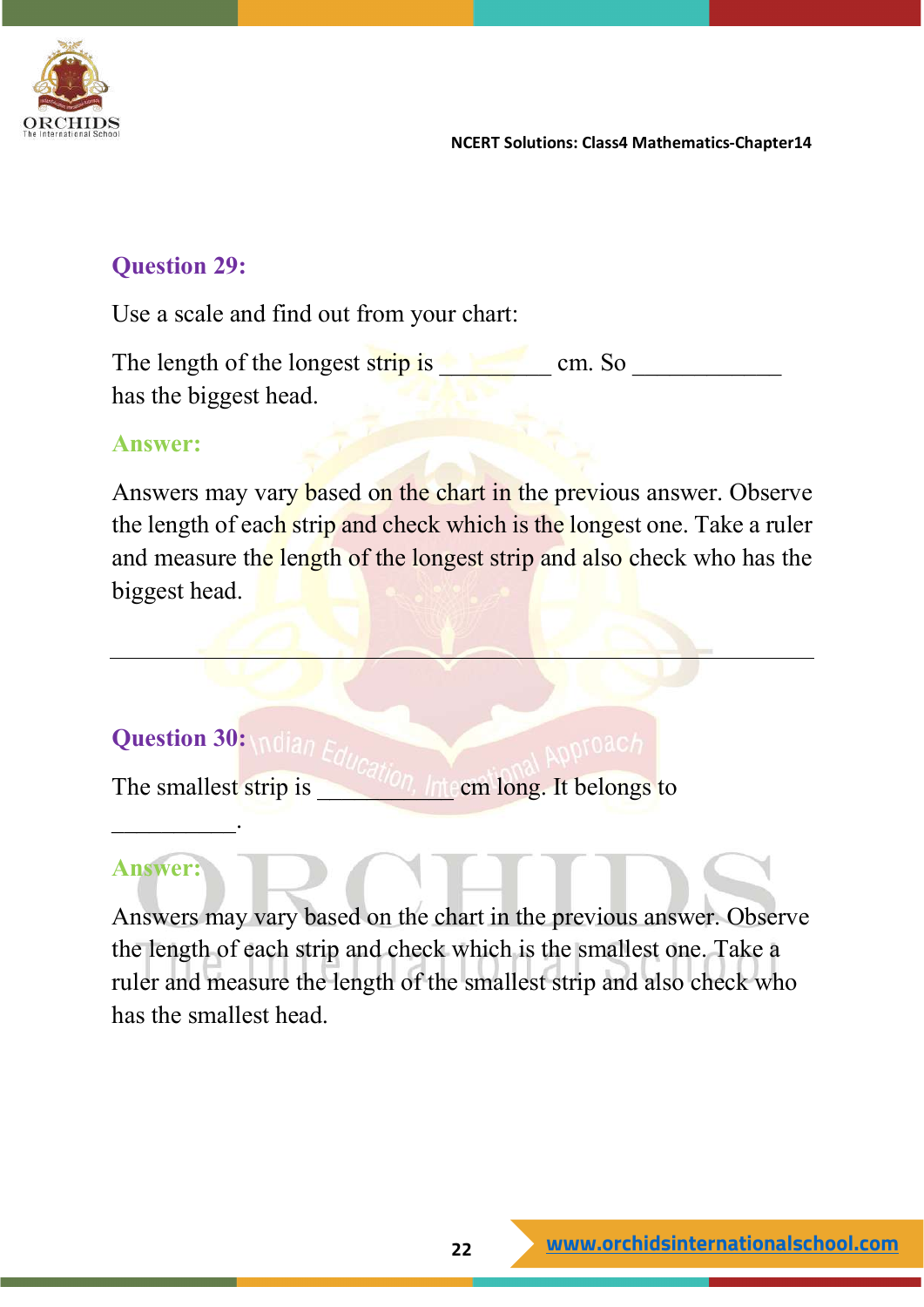

**Question 31:**

The *Chapati* Chart shows the number of children in different clubs.



If there are 200 students in the school, look at the above *Chapati*  Chart and tell the number of members in each club:

The Games Club has members.

## **Answer:**

The above *Chapati* Chart shows that half of the students are the members of the Games Club.

The total number of students is 200. Divide 200 by 2 to get the number of students who are members of Games Club.

 $200 \frac{1}{2}$ <sup>2</sup>  $\frac{100}{2}$  ernational School Hence, the Games Club has 100 members.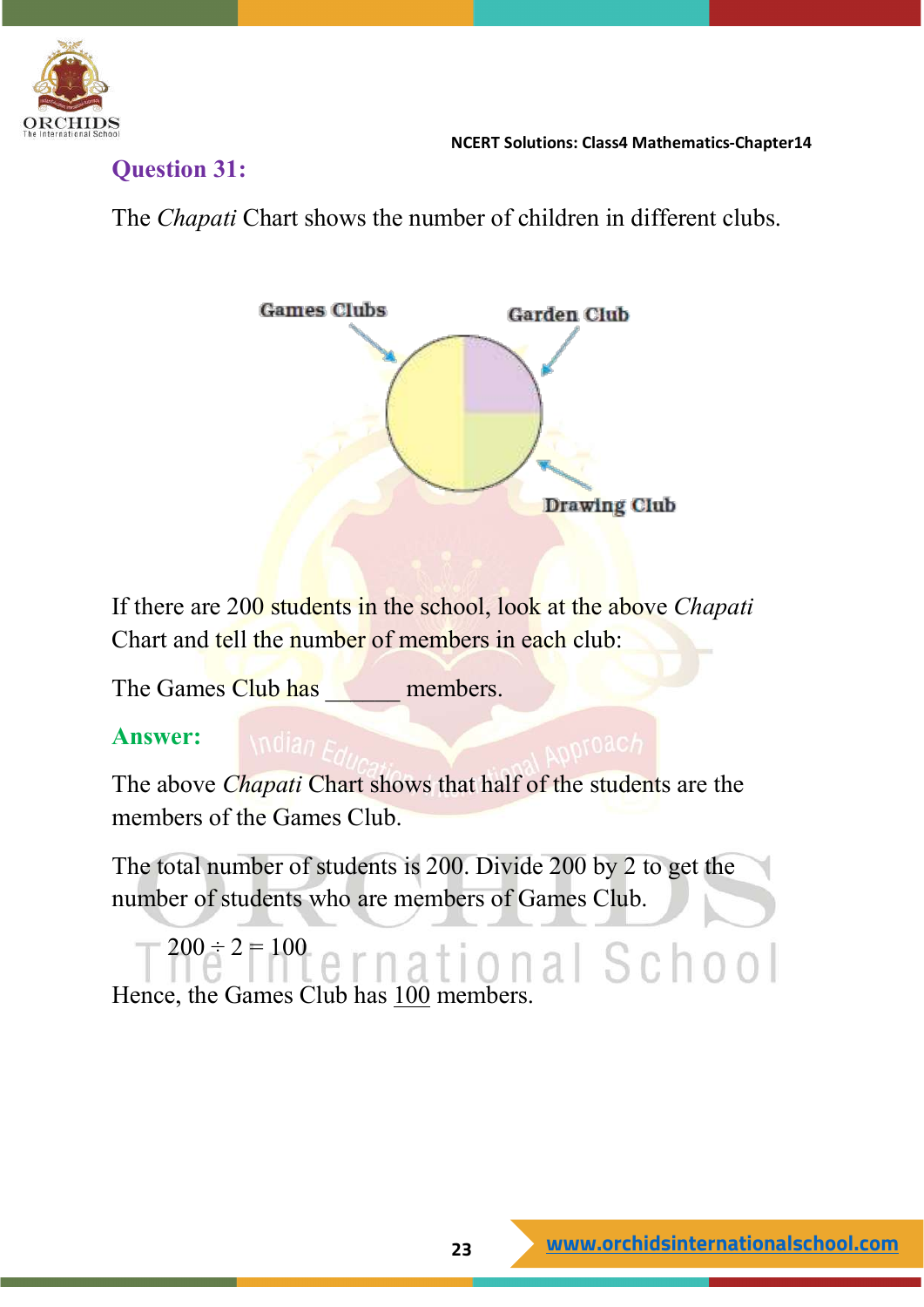

## **Question 32:**

The Garden Club has members.

## **Answer:**

The *Chapati* Chart shows that one-fourth of the students are the members of the Garden Club.

The total number of students is 200. Divide 200 by 4 to get the number of students who are members of the Garden Club.

 $200 \div 4 = 50$ 

Hence, the Garden Club has 50 members.

## **Question 33:**

There are **members** in the Drawing Club. **Answer:**

The *Chapati* Chart shows that one-fourth of the students are the members of the Drawing Club.

The total number of students is 200. Divide 200 by 4 to get the number of students who are members of the Drawing Club.

# $200 \div 4 = 50$  [e r n a t i o n a i

Hence, there are 50 members in the Drawing Club.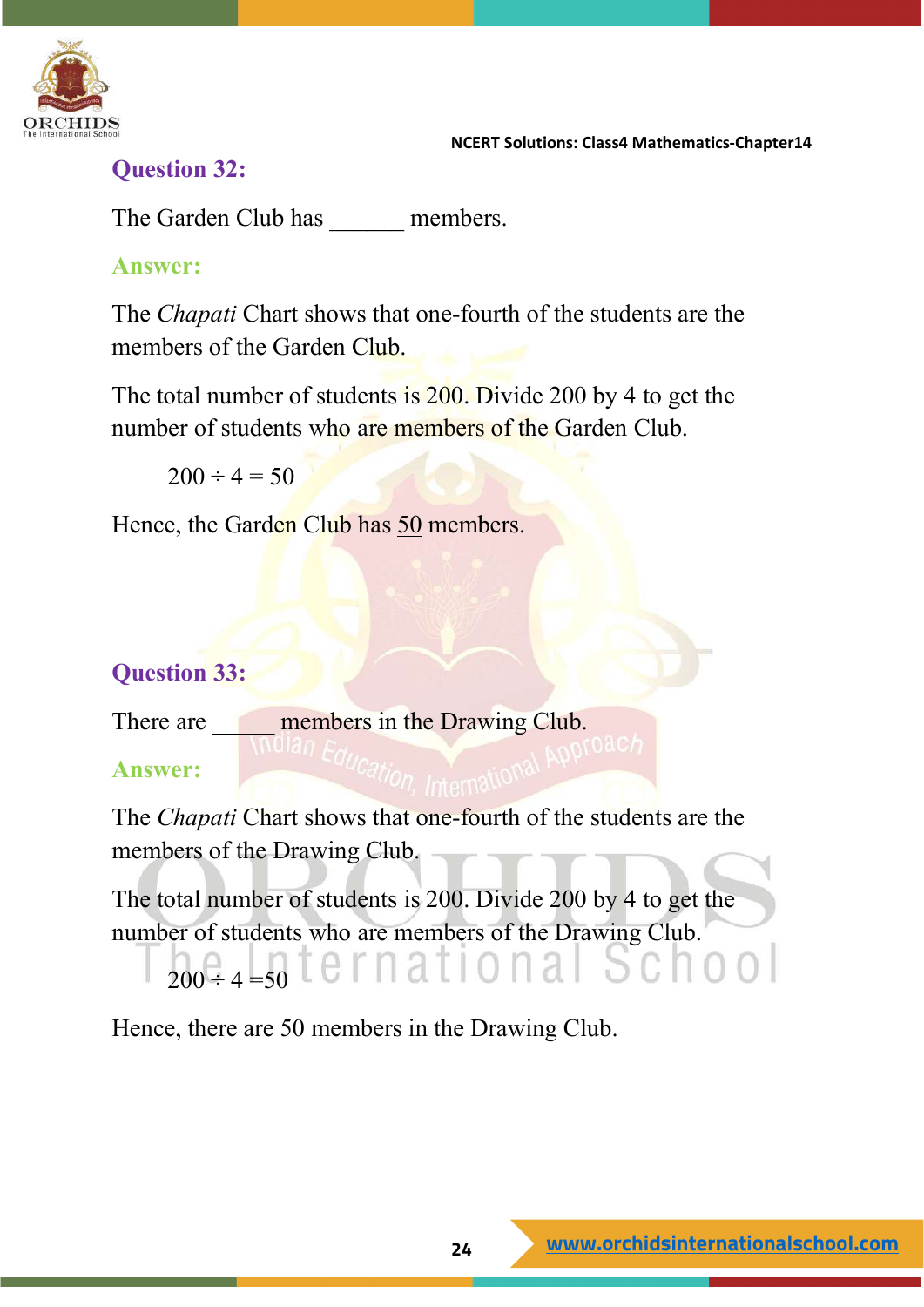

## **Question 34: Page 169-170**

Who likes to get wet in the rain? A child made this *Chapati* Chart after asking his friends.



parts, three parts represent the children who like to get wet in the rain. Therefore, three-fourth of the children like to get wet in the rain.

Hence, option c) is the correct answer.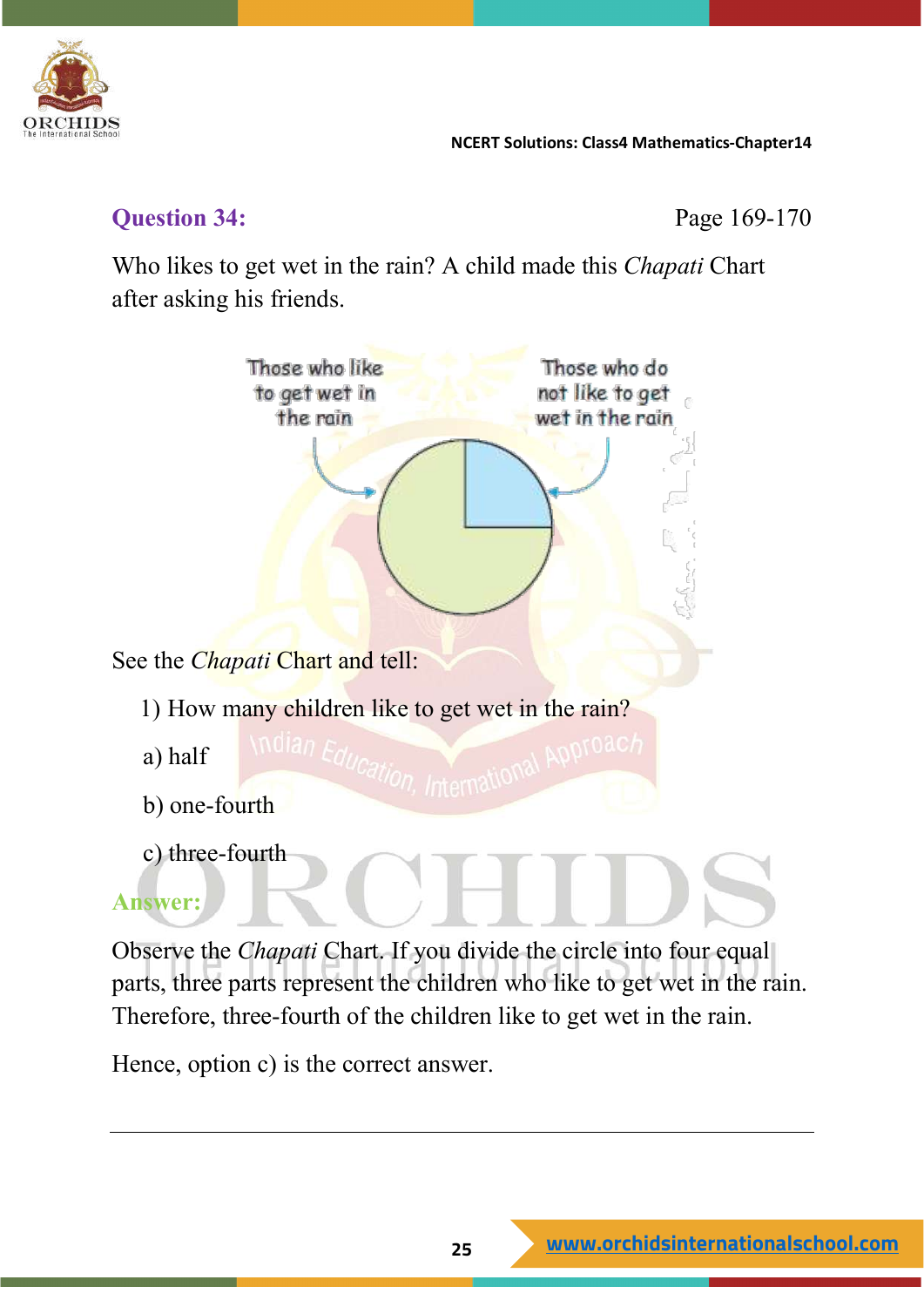

## **Question 35:**

- 2) How many children do not like to get wet in the rain?
	- a) half
	- b) one-fourth
	- c) three-fourth

## **Answer:**

Observe the *Chapati* Chart. If you divide the circle into four equal parts, one part represents the children who do not like to get wet in the rain.

Therefore, one-fourth of the children do not like to get wet in the rain.

Hence, option b) is the correct answer.

## **Question 36:**

If the number of children in the class is 28, then tell the number of children

Who like to get wet in the rain?

**Answer:** International School **Step 1:** The total number of children is 28.

Three-fourth of the children like to get wet in the rain. Divide 28 by 4 to get one-fourth of the children.

 $28 \div 4 = 7$ 

**Step 2:** Multiply 7 by 3 to get three-fourth of the total children.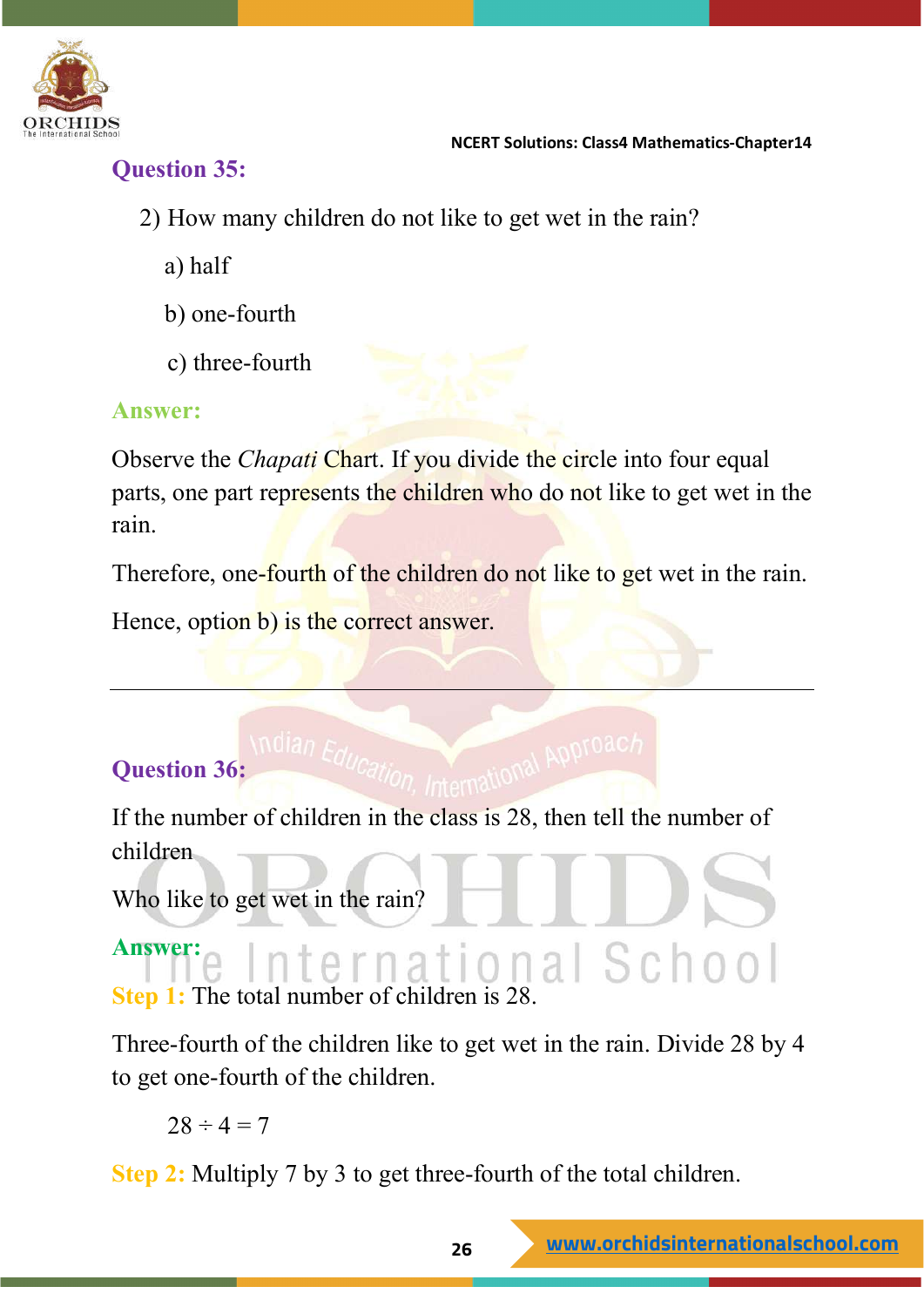

 $7 \times 3 = 21$ 

Therefore, 21 children like to get wet in the rain.

## **Question 37:**

Who do not like to get wet in the rain

## **Answer:**

Total number of children is 28.

Number of children who like to get wet in the rain is 21.

Subtract 21 from 28 to get the number of children who do not like to get wet in the rain.

 $28 - 21 = 7$ 

Therefore, 7 children do not like to get wet in the rain.

## **Question 38:** Page 170

Some children were asked which of these they liked most—Tea, Coffee or Milk.

| The drink they like Number of children |    |
|----------------------------------------|----|
| Milk                                   | 20 |
| Coffee                                 | 10 |
| Tea                                    | 10 |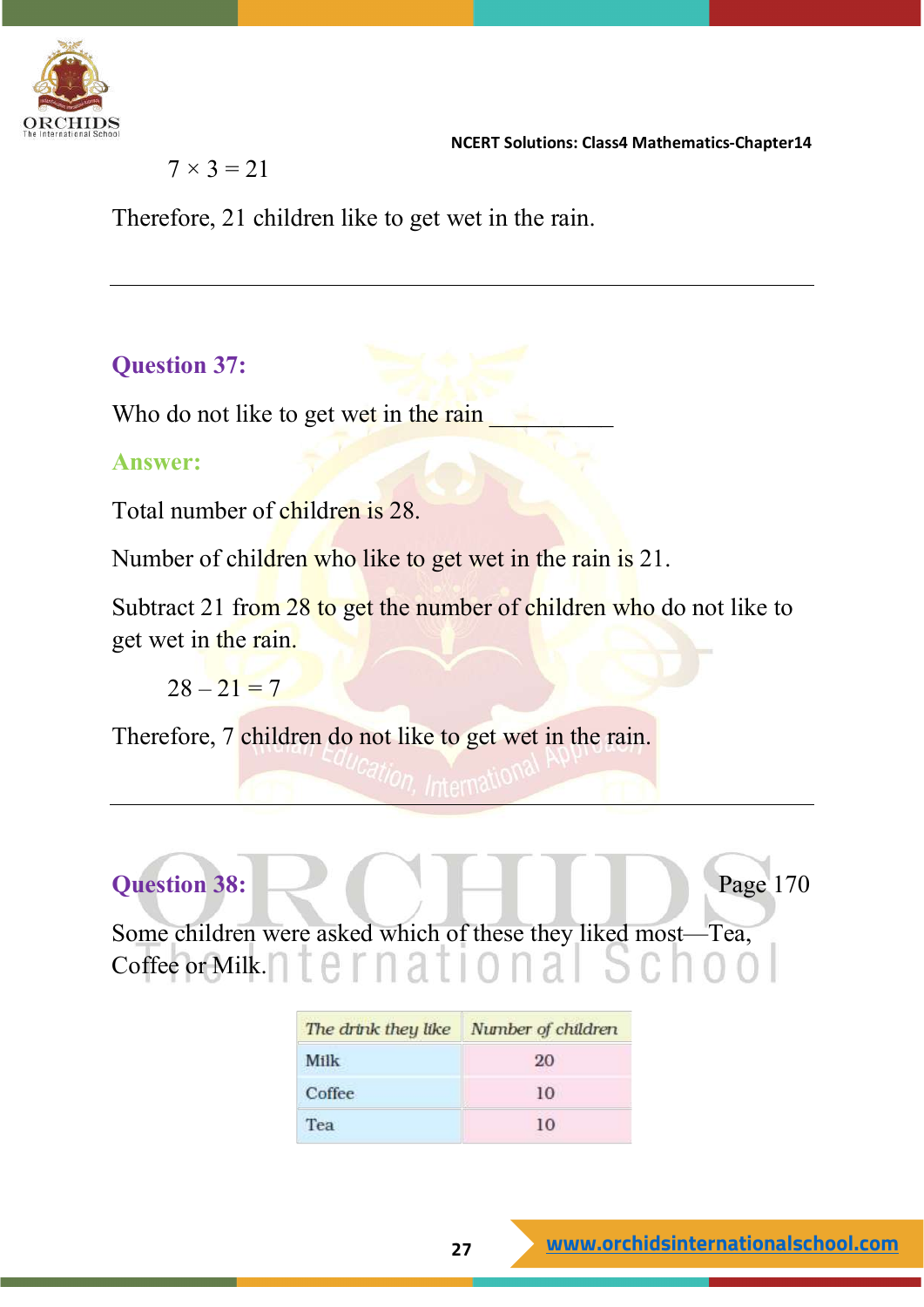

Total Number of children \_\_\_\_\_\_.

## **Answer:**

Add 20, 10, and 10 to get the total number of children.

 $20 + 10 + 10 = 40$ 

Therefore, there are 40 children in total.

## **Question 39**

Find out from the table:

Children who like milk are  $\frac{1}{2}$ 2  $\frac{1}{4}$ 4 of the total children.

## **Answer:**

Total number of children is 40.

Number of children who like milk is 20 which is half of the total students. Therefore, children who like milk are  $\frac{1}{2}$ 2 of the total children.



Children who like coffee are  $\frac{1}{2}$ 2  $\frac{1}{4}$ 4 of the total children.

## **Answer:**

Total number of children is 40.

Number of children who like milk is 10 which is equal to one-quarter of the total student.